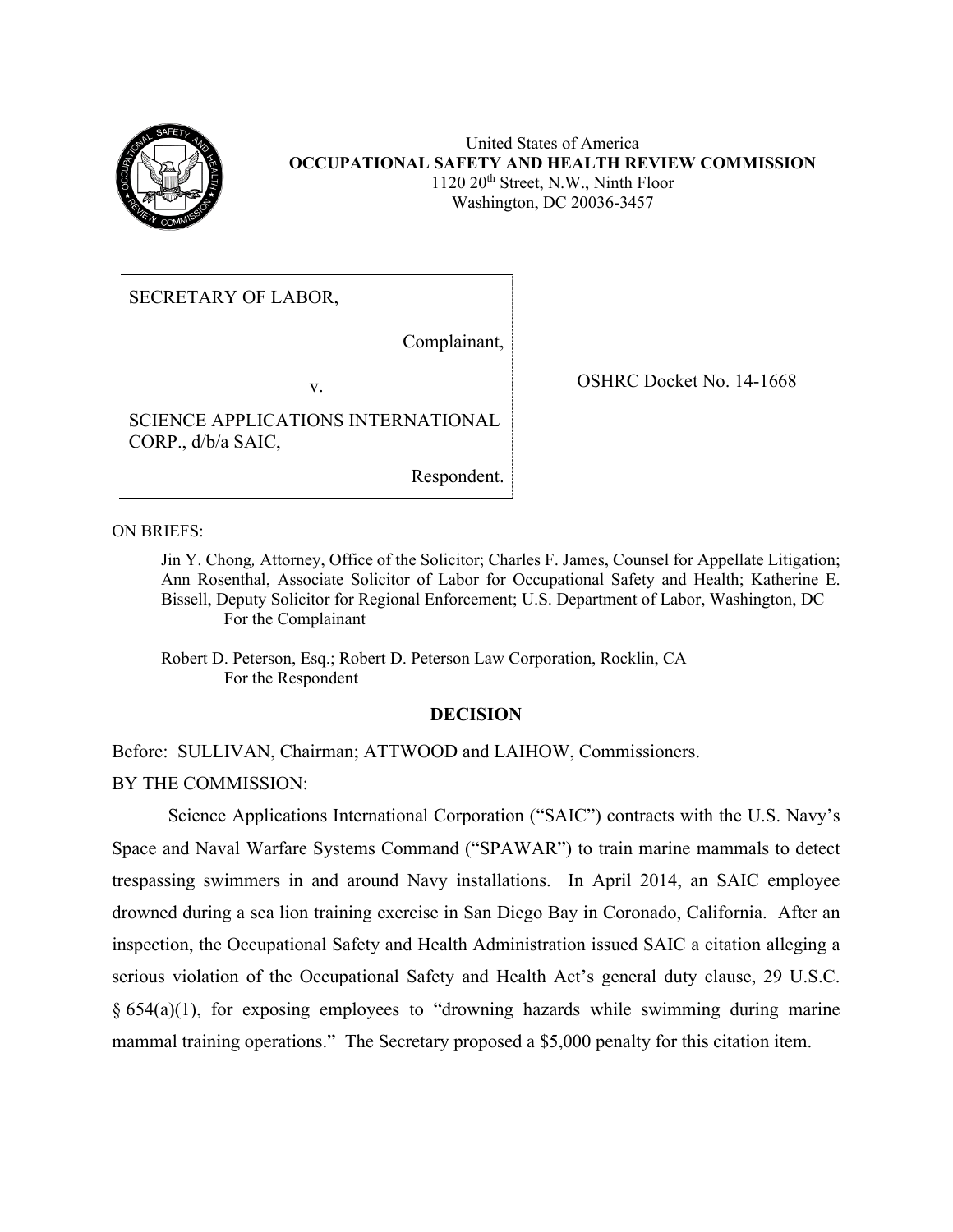Following a hearing, Administrative Law Judge Patrick B. Augustine affirmed the violation and assessed the proposed penalty.<sup>[1](#page-1-0)</sup> For the following reasons, we affirm.

# **BACKGROUND**

SAIC's Mark 6 Sea Lion Program, which trains sea lions to detect and locate trespassing swimmers in and around Navy installations, requires the company's employees to swim in open water and scuba dive, as well as work with the animals in floating pens. The training operations at issue here were conducted in San Diego Bay, with approximately fifteen to twenty percent of them occurring at night.

On the night of April 28, 2014, SAIC supervisor Trevor Thissell and two other members of the Mark 6 team—Shelby Peters and Employee #1—conducted a sea lion training exercise near the Naval Air Station ("NAS") North Island. Thissell and Peters handled the sea lions aboard a boat while Employee #1 volunteered to act as the "enemy swimmer," a role in which he was expected to evade detection by a sea lion by, for example, holding his breath underwater. Employee #1—wearing a wetsuit, mask, fins, gloves, booties, and a weight belt—entered the water, which was about 20 feet deep, at around 8:30 or 9:00 p.m. At this time of evening, without the use of a flashlight (which SAIC swimmers typically use only in an emergency), subsurface visibility was about one foot. While some ambient light was present in the area, Thissell testified that a swimmer hiding in "nooks and crannies or . . . behind something . . . couldn't see very well."

After Employee #1 entered the water, Thissell released a sea lion tasked with attempting to find Employee #1. The SAIC team successfully completed two runs where the sea lion detected Employee #1. On the third run, however, the sea lion became distracted by a wild sea lion and did not attempt to locate Employee #1. After five minutes, the team retrieved the sea lion and then rereleased him, with Employee #1 remaining in the water the entire time, apparently unaware of the operation's delay. The sea lion was unable to locate Employee #1, who was eventually found unresponsive. He was pronounced dead at a hospital, and the autopsy report stated the cause of his death as drowning. SAIC stipulated that the drowning occurred while Employee #1 was "engaged in activities in the course and scope of his employment."

<span id="page-1-0"></span><sup>&</sup>lt;sup>1</sup> The citation alleged another general duty clause violation based on the "hazard of falling into water and drowning while working on or near water<sup>[']</sup>s edge surfaces." The judge vacated this citation item, and the Secretary did not file a petition for review.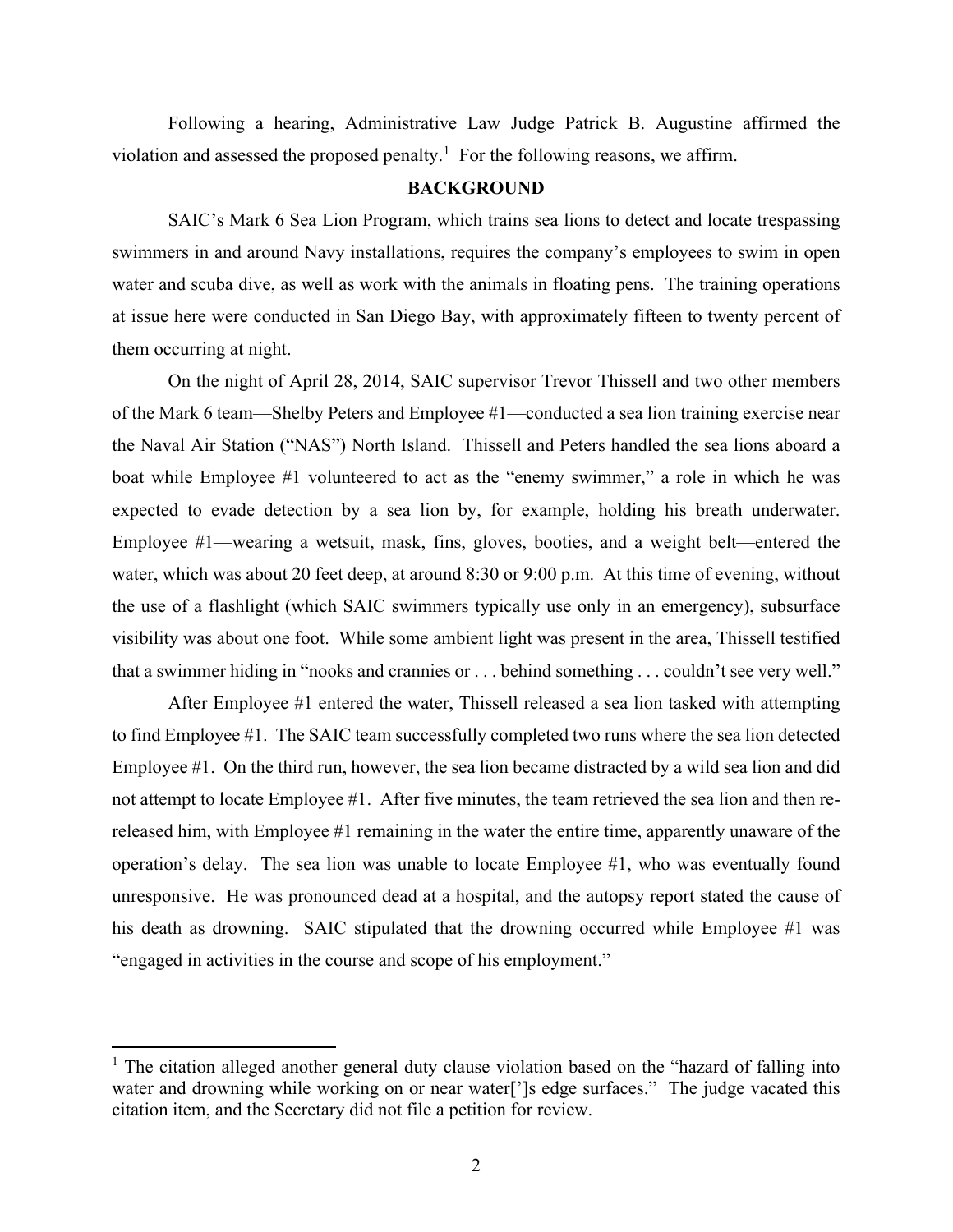#### **DISCUSSION**

The general duty clause provides that "[e]ach employer . . . shall furnish to each of his employees employment and a place of employment which are free from recognized hazards that are causing or are likely to cause death or serious physical harm." 29 U.S.C. § 654(a)(1). To prove a violation, the Secretary must establish that: (1) a condition or activity in the workplace presented a hazard; (2) the employer or its industry recognized the hazard; (3) the hazard was causing or likely to cause death or serious physical harm; and (4) a feasible and effective means existed to eliminate or materially reduce the hazard. *Arcadian Corp.*, 20 BNA OSHC 2001, 2007 (No. 93-0628, 2004). The Secretary must also show that the employer knew or, with the exercise of reasonable diligence, could have known that the hazardous condition existed at its worksite. *Tampa Shipyards, Inc.*, 15 BNA OSHC 1533, 1537 (No. 86-0469, 1992).

Here, the Secretary alleges in the citation that:

[A]n animal trainer, engaged in training captive sea lions, was exposed to drowning hazards while swimming at night in areas containing underwater hazards including pier support pilings, where the employer failed to maintain contact with the deployed swimmer . . . .

The judge found that the Secretary established each element of the alleged violation, and that SAIC had actual—or, in the alternative, constructive—knowledge of the hazardous condition. On review, SAIC challenges the judge's findings on the elements of hazard, hazard recognition, and abatement. The parties were also asked to address the threshold question of whether the Secretary exceeded his authority in issuing the citation. We begin with this jurisdictional question before turning to the disputed elements of the Secretary's case.

# **I. Jurisdiction**

The parties were asked to address whether "Congress intended, in enacting the OSH Act, to authorize the Secretary to regulate the cited activity via the general duty clause"—in other words, whether OSHA has statutory jurisdiction to regulate the cited hazard under the general duty clause. SAIC has not addressed this question in either its opening or reply brief on review, asserting instead that the Secretary exceeded his authority in issuing the citation because the company lacked notice that the cited activity is hazardous. The Secretary, on the other hand, briefly addresses the jurisdictional issue in his brief on review, arguing that there is no limitation in the OSH Act "on the types of recognized hazards for which the Secretary may issue citations" under the general duty clause.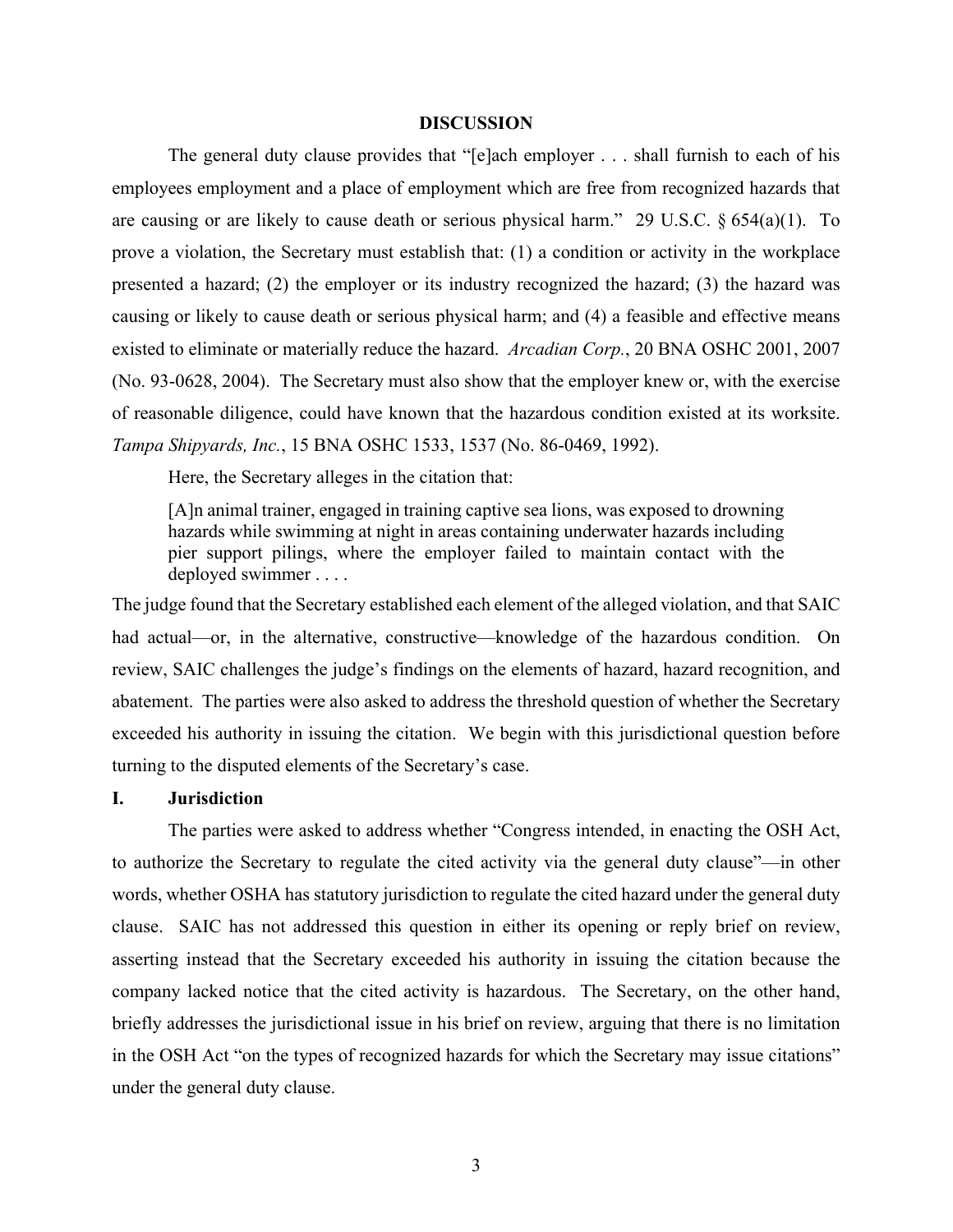The Commission's recent decision in *Integra Health Management, Inc.*, 27 BNA OSHC 1838 (No. 13-1124, 2019), squarely addresses the jurisdictional issue raised here and establishes a framework for determining whether a cited hazard falls within the scope of the general duty clause. In *Integra*, an employee of a private social services company was killed by a client during a home visit. OSHA issued the company a citation alleging a violation of the general duty clause for exposing employees to a workplace violence hazard. In response, the company argued that "certain hazards," like workplace violence, simply "cannot be the basis of a general duty clause violation" because they fall "beyond the scope of the [OSH] Act itself." *Id.* at 1841-42.

In rejecting this argument, the Commission explained that because the general duty clause references both "employment" and "place of employment," the "hazards" covered by the provision include not only risks arising out of the physical setting of the work, but also those arising out of an employee's work generally—"in a broad sense." *Id.* at 1843.The Commission therefore held that, in light of Integra requiring its employees to "meet face-to-face with [clients], many of whom have been diagnosed with mental illness and have criminal backgrounds as well as a history of violence and volatility," there was "a direct nexus between the work being performed . . . and the alleged risk of workplace violence." *Id.* at 1844. Accordingly, the Commission concluded that the "risk at issue [in *Integra*] [was] a 'hazard' that fits plainly within the text of the general duty clause." *Id.*

Applying this framework here, the hazard alleged by the Secretary also plainly fits within the broad range of "hazards" covered by the general duty clause. 29 U.S.C.  $\S 654(a)(1)$ . Drowning is an obvious risk of swimming, and swimming—in this case, often at night and amidst underwater obstacles—was a required work activity for SAIC's employees. Moreover, swimming was integral to SAIC's work for SPAWAR. Thus, as was the case in *Integra*, there is a "direct nexus" between the cited drowning hazard and the work being performed. Indeed, "the hazard identified by the Secretary is rooted in the very reason for [SAIC's] services." *Integra*, 27 BNA OSHC at 1844. As such, the cited hazard here is covered by the general duty clause.<sup>[2](#page-3-0)</sup>

<span id="page-3-0"></span><sup>2</sup> In accordance with his concurring opinion in *Integra*, Chairman Sullivan would find that the hazard here is cognizable under the general duty clause not due to any "nexus" between it and the work being performed by SAIC's employees, but rather because a reasonable employer in the circumstances presented would have foreseen that employees were at risk of drowning during this particular night training exercise. In *Integra*, Chairman Sullivan observed that "when dealing with a broad hazard such as workplace violence, a check on the application of the general duty clause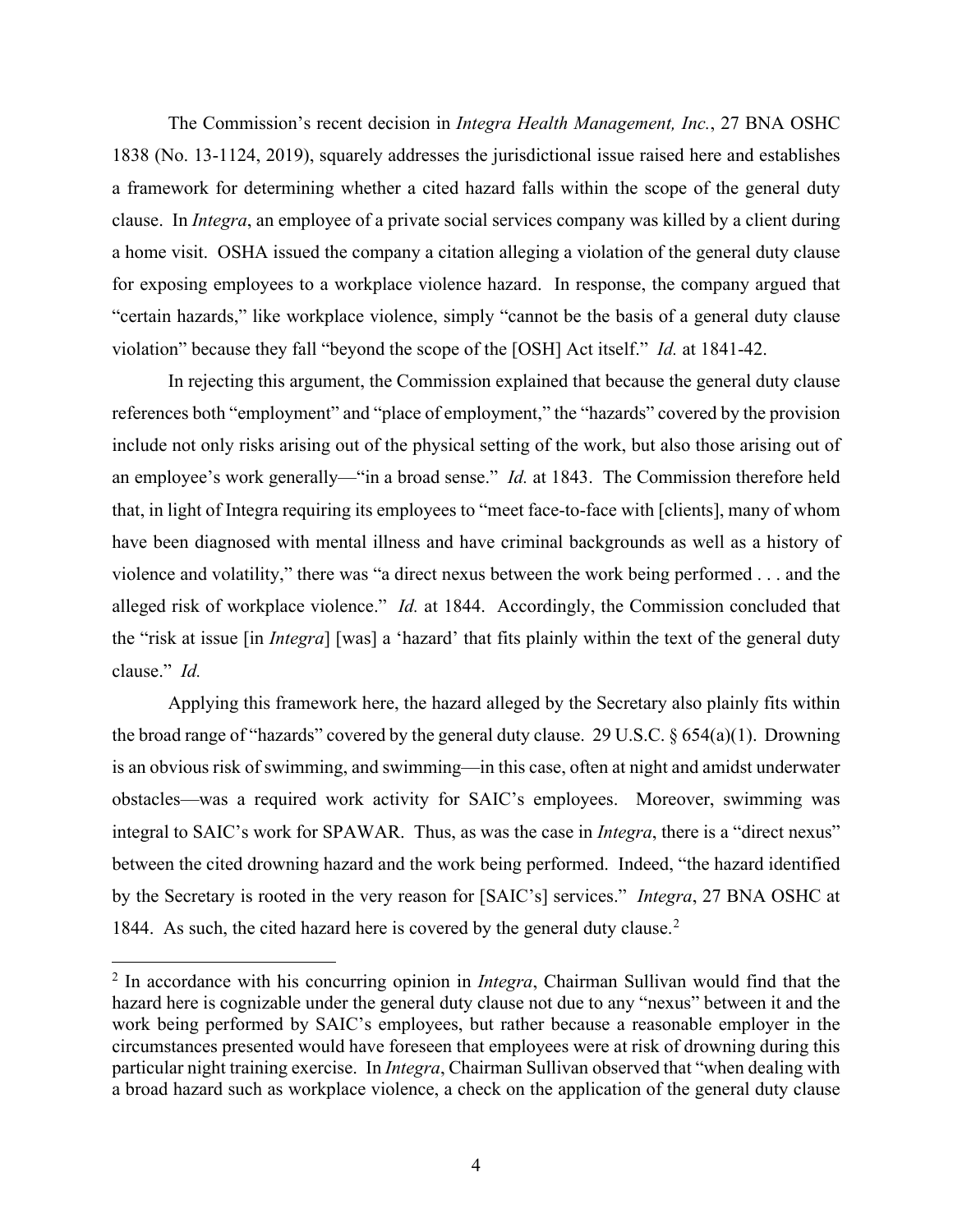SAIC's related assertion—that because "OSHA . . . had *not* formed an opinion that the swimming activity in question was contrary to the general duty clause . . . during the 50 years this [work] procedure was occurring," the Secretary exceeded his authority in issuing the citation by failing to provide adequate notice—is also without merit. There is no precedent, or any other support for that matter, for the notion that the Secretary's prior silence regarding a work activity prevents him from citing, under the general duty clause, a recognized hazard associated with that activity. Indeed, the general duty clause's recognition element addresses this very issue by

is necessary" to ensure that "the constitutional requirement of fair notice" is satisfied, and to give employers "some way of evaluating whether they could be held in violation . . . in the event of a violent incident." *Integra*, 27 BNA OSHC at 1852 (Sullivan, Comm'r, concurring). That check on the general duty clause is foreseeability—indeed, in such cases, "proof of reasonable foreseeability is the only way . . . that the Secretary can prove that a hazard 'exists' or is 'cognizable' under the general duty clause." *Id.* In Chairman Sullivan's view, the risk of drowning here is a broad hazard analogous to the workplace violence hazard in *Integra*, such that reasonable foreseeability must be assessed.

Applying this framework, Chairman Sullivan would find—given that SAIC's training exercise occurred at night and among underwater obstacles—that the cited drowning hazard was reasonably foreseeable by a reasonable employer and is therefore cognizable under the general duty clause. To be sure, in Chairman Sullivan's view, the "nexus" between a cited hazard and the particular work involved is relevant, but it is simply part of the foreseeability question. For example, in this case, if the drowning hazard were not "related" to SAIC's work or workplace, foreseeability would likely not be established, as the risk of drowning would simply be the same risk presented to the general public engaged in such activity in San Diego Bay.

Commissioner Laihow agrees with Chairman Sullivan that the reasonable foreseeability of a hazard is a vital concept in general duty clause jurisprudence, as "employers cannot be left only to guess at their legal obligations." *Integra*, 27 BNA OSHC at 1852 (Sullivan, Comm'r, concurring). However, as Chairman Sullivan himself noted in *Integra*, foreseeability is already "an important consideration with regard to . . . hazard recognition." *Id.* at 1853 (quotation marks omitted). Indeed, as explained below, we conclude that SAIC recognized the drowning hazard in this case based largely on the testimony of the company's own Dive Safety Officer that "anytime a person is in the water, there's a risk for drowning." In other words, SAIC—through its supervisory employee—foresaw the drowning hazard, and so it was recognized. The "nexus" concept, by contrast, is in Commissioner Laihow's view a framework used to address a separate, jurisdictional issue.

Commissioner Attwood notes her disagreement with Chairman Sullivan's assertion that under the general duty clause a hazard is cognizable where "a reasonable employer in the circumstances presented would have foreseen that employees were at risk of drowning during . . . [the] night training exercise." In her view, the nexus test established in *Integra* is the proper framework for the inquiry at hand and, given the result of its application here, she finds it unnecessary to further address the basis for the Chairman's assertion.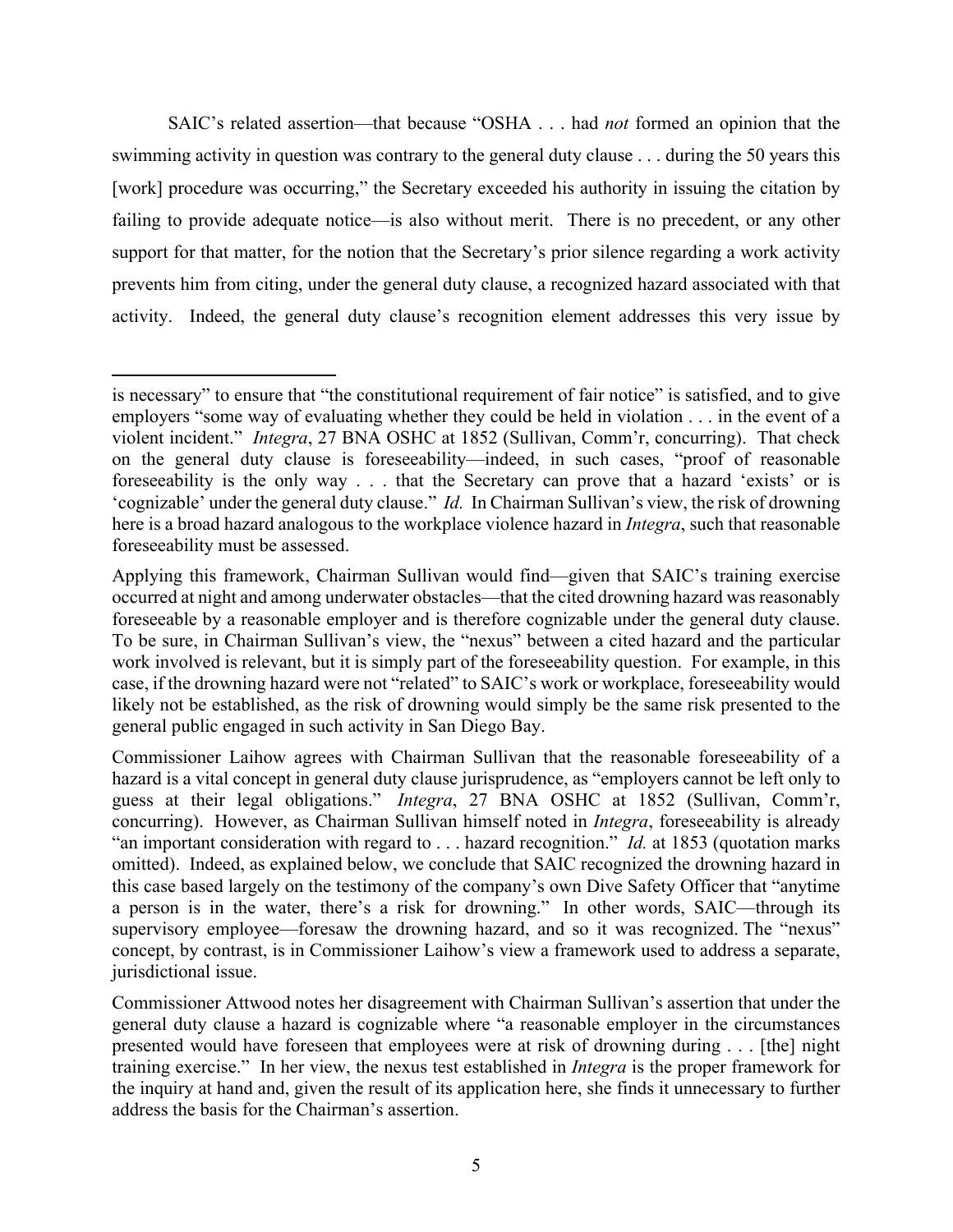ensuring that an employer will be responsible only for duties for which there is sufficient notice of the cited obligation.[3](#page-5-0) *See, e.g., Kokosing Constr. Co.*, 17 BNA OSHC 1869, 1873-74 (No. 92- 2596, 1996) (recognition of fall hazard established by evidence that industry understood climbing formwork walls posed a fall risk, not based on evidence that industry was generally aware that falling from heights is dangerous); *see also Pepperidge Farm, Inc.*, 17 BNA OSHC 1993, 2003 (No. 89-0265, 1997) ("A hazard is deemed 'recognized' when the potential danger *of a condition or activity* is either actually known to the particular employer or generally known in the industry.") (emphasis added).

Because, for the reasons discussed above, the drowning hazard cited here falls within the broad range of hazards covered by the OSH Act's general duty clause, we conclude that OSHA has jurisdiction to regulate this hazard under that provision.<sup>[4](#page-5-1)</sup>

<span id="page-5-0"></span><sup>&</sup>lt;sup>3</sup> SAIC also argues that because OSHA had not "formulated any position regarding the ongoing activity . . . notwithstanding the lengthy nature of [it]" and lack of prior accidents, issuance of the citation "may only have been the consequence of arbitrary and capricious conduct of [OSHA]," which violated SAIC's constitutional rights. It is well-established that the Secretary has broad prosecutorial discretion and "authority to determine if a citation should be issued to an employer for unsafe working conditions." *Cuyahoga Valley Ry. Co. v. United Transp. Union*, 474 U.S. 3, 6-7 (1985). As SAIC has not raised any substantive due process claims, its argument that the issuance of the citation was arbitrary and capricious fails. *See DeKalb Forge Co.*, 13 BNA OSHC 1146, 1153 (No. 83-0299, 1987) (Secretary's use of "broad prosecutorial discretion" is not a constitutional violation simply because of "the conscious exercise of some selectivity in enforcement") (citations omitted).

<span id="page-5-1"></span><sup>&</sup>lt;sup>4</sup> The parties were also asked to address, regarding the hazard recognition element, the issue of whether some activities, though dangerous, are among the normal activities intrinsic to an industry such that they cannot be regulated under the general duty clause. To the extent this question bears on the jurisdictional issue, the scope of the general duty clause is limited to "hazards that arise out of (that is, have a sufficient nexus with) the work at issue." *Integra*, 27 BNA OSHC at 1845. Thus, there is "no basis for [the] implication that, beyond [this restriction], there are other, implicit jurisdictional limitations that exclude certain types of workplace hazards, particularly in light of the broad language of the general duty clause." *Id.* Indeed, the OSH Act's legislative history shows that Congress rejected the idea that dangers inherent to work must be accepted without mitigation. *See* Legislative History of the Occupational Safety & Health Act of 1970, Report of Committee on Labor and Public Welfare at 149 (June 1971) ("The committee believes that employers are equally bound by this general and common duty to bring no adverse effects to the life and health of their employees throughout the course of their employment. Employers have primary control over the work environment and should insure [sic] that it is safe and healthful."). In addition, numerous hazards regulated under established federal standards or industry consensus standards at the time the OSH Act was enacted were the result of "normal activities intrinsic to an industry," and these standards were eligible for adoption as OSHA standards under section 6(a) of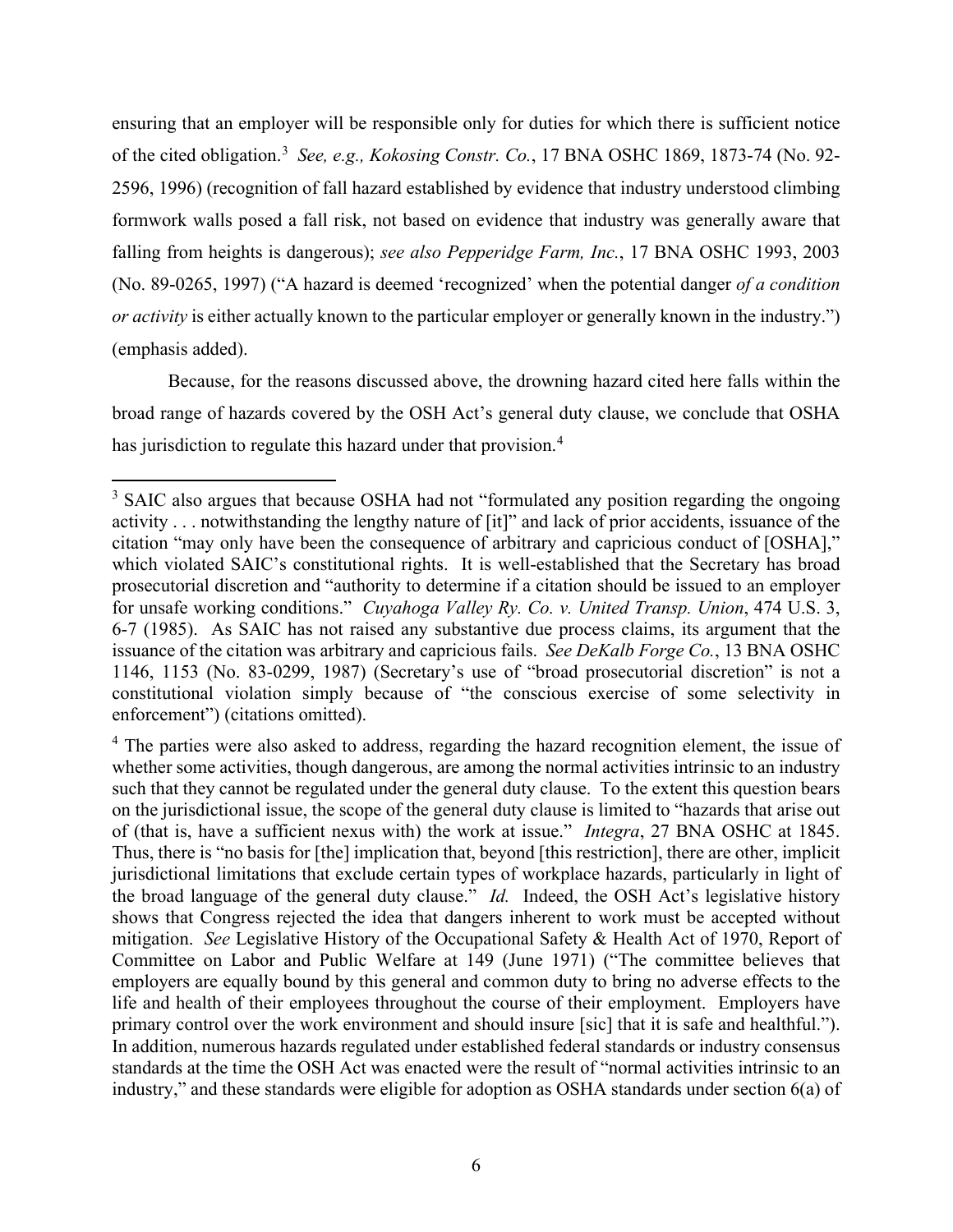### **II. Existence of a Hazard**

"To prove that a condition presents a hazard under the general duty clause, the Secretary is required to show that . . . employees [were exposed] to a 'significant risk' of harm." *A.H. Sturgill Roofing, Inc.*, 27 BNA OSHC 1809, 1810-11 (No. 13-0224, 2019) (quoting *Beverly Enters., Inc.*, 19 BNA OSHC 1161, 1170-72 (No. 91-3144, 2000) (consolidated)). However, "[p]roof that a cited activity actually caused harm or necessarily could have caused harm under the precise physical conditions that happened to be present at the time of the violation, or at any other specific time, is not required." *Quick Transport of Ark., LLC*, 27 BNA OSHC 1947, 1949 (No. 14-0844, 2019). Instead, the Secretary must show that harm could result "upon other than a freakish or utterly implausible concurrence of circumstances." *Titanium Metals Corp. of Am. v. Usery*, 579 F.2d 536, 541 (9th Cir. 1978).

We find that the Secretary has carried this burden here. SAIC's own Dive Safety Officer, Wayne Knorek, testified at the hearing that "anytime a person is in the water, there's a risk for drowning." Similarly, John Barron, a retired Navy captain and former Navy helicopter pilot who at the time of the hearing was deputy head of the Science and Technology Department at the U.S. Space and Naval Warfare Systems Center, testified that in his experience open-water swimming poses a drowning hazard, "particularly in an environment," such as this one, "that has other conditions such as currents, visibility issues, obstacles, and obstructions."

SAIC does not address this testimony on review but instead asserts, as it did before the judge, that "the hazard did not exist," citing its 50-year fatality-free history prior to the drowning in 2014. The judge rejected this argument, albeit as part of his hazard recognition analysis, stating that "the purpose of the [OSH] Act is to prevent the first injury, [and so] recognition of a hazard does not wait upon the occurrence of a fatal accident." We agree with the judge on this point, but reject SAIC's argument for an additional reason—the absence of prior fatalities is not dispositive as to the existence of a hazard because such an absence may be the result of SAIC "having had adequate abatement measures in place" (an element of the violation discussed below) or "simply

the Act. *See, e.g*., Point of Operation Guarding, 41 C.F.R. § 50-204.5 (1969), promulgated under Walsh-Healey Public Contracts Act at 34 Fed. Reg. 788, 789 (1969), and then substantially adopted by section 6(a) of the OSH Act into 29 C.F.R. § 1910.212; Safety Requirements for Transportation, Storage, Handling, and Use of Commercial Explosives and Blasting Agents in the Construction Industry, ANSI A10.7-1970, substantially adopted by section 6(a) of the OSH Act into 29 C.F.R. § 1910.109.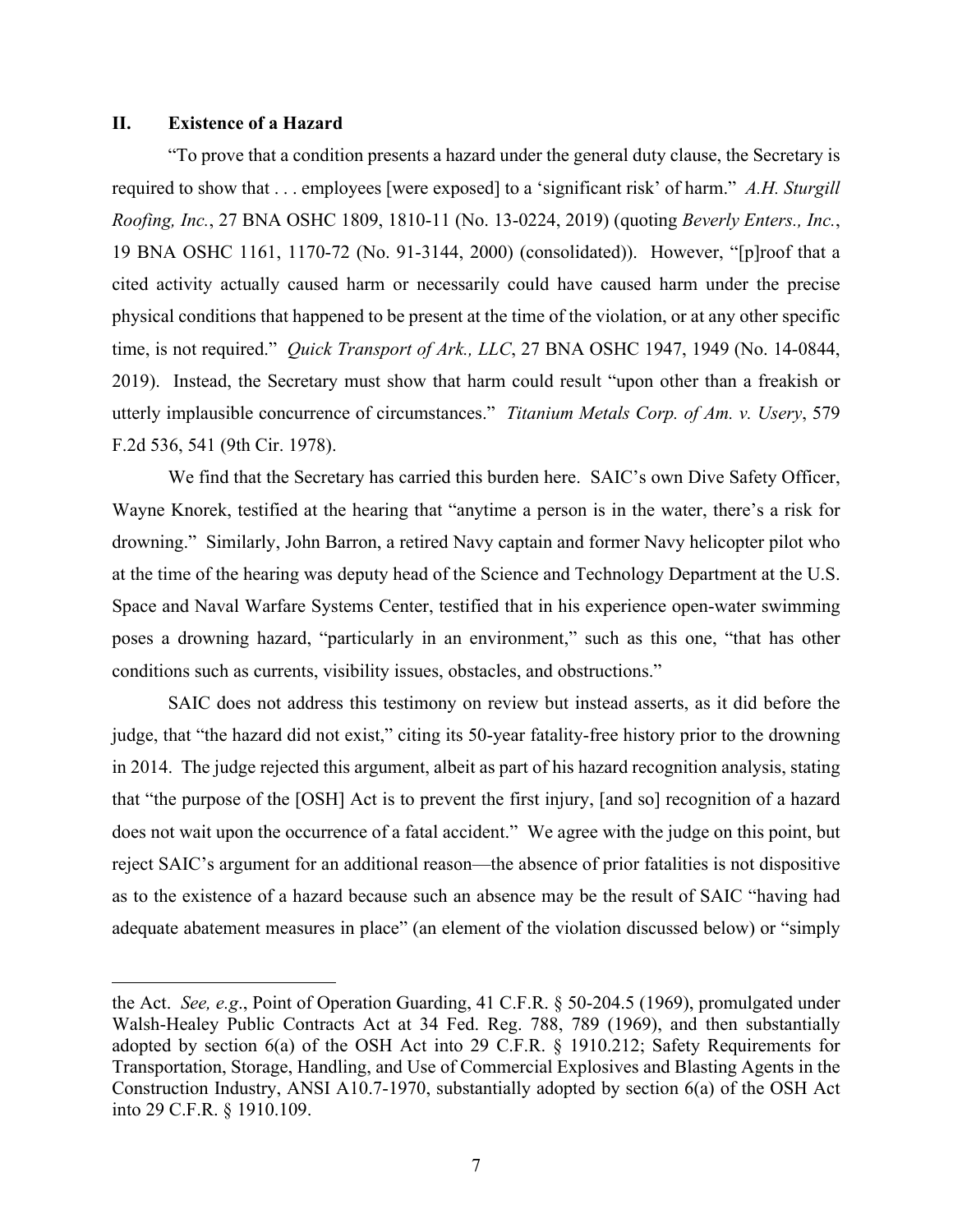of luck." *See Peacock Eng'g, Inc.*, 26 BNA OSHC 1588, 1590 (No. 11-2780, 2017). Indeed, the record contains evidence of a "near-miss" in the same location as the accident here—Knorek testified that in the 1990s, while working for SAIC, he was involved in the rescue of a Navy swimmer who nearly drowned in San Diego Bay during a dolphin training exercise in the harbor entrance.<sup>[5](#page-7-0)</sup>

SAIC also argues—citing the Commission's decision in *Pelron Corp.*, 12 BNA OSHC 1833 (No. 82-0388, 1986)—that "there is no evidence in this case that the ongoing work activity would have apprised [the company] that [it] was engaged in a procedure over which [it] could have reasonably been expected to exercise control." To the extent SAIC is arguing that a hazard may be found only where the nature of the cited activity is such that it puts the employer on notice that some action must be taken, its claim lacks merit. *Pelron* does not address a notice problem. Rather, the Commission held that hazards must be defined as, and therefore an employer may only be held responsible under the general duty clause for, "conditions or practices over which the employer can reasonably be expected to exercise control." 12 BNA OSHC at 1835 (citation omitted). Here, the citation identifies "practices" that SAIC can control (specifically, the manner in which the company conducts its swimming activities), and it proposes maintaining contact with swimmers in order to exercise such control. Therefore, *Pelron* does not support SAIC's argument that the hazard, as defined in the citation, is deficient.

For all these reasons, we conclude that the Secretary has established the existence of a hazard.

### **III. Hazard Recognition**

Hazard recognition "may be shown by proof that 'a hazard . . . is recognized as such by the employer' or by 'general understanding in the [employer's] industry.' " *Otis Elevator Co.*, 21 BNA OSHC 2204, 2207 (No. 03-1344, 2007) (quoting *Kokosing Constr. Co.*, 17 BNA OSHC 1869, 1873 (No. 92-2596, 1996)); *see Kelly Springfield Tire Co. v. Donovan*, 729 F.2d 317, 321 (5th Cir. 1984) ("Establishing that a hazard was recognized requires proof that the employer had actual knowledge that the condition was hazardous or proof that the condition is generally known to be hazardous in the industry."). The judge concluded that SAIC recognized the hazard, citing

<span id="page-7-0"></span><sup>5</sup> Knorek explained that the Navy diver—who was "free-diving," that is, swimming under his own breath—"failed to surface from an observation free dive." The diver was eventually found, brought to the surface, and resuscitated.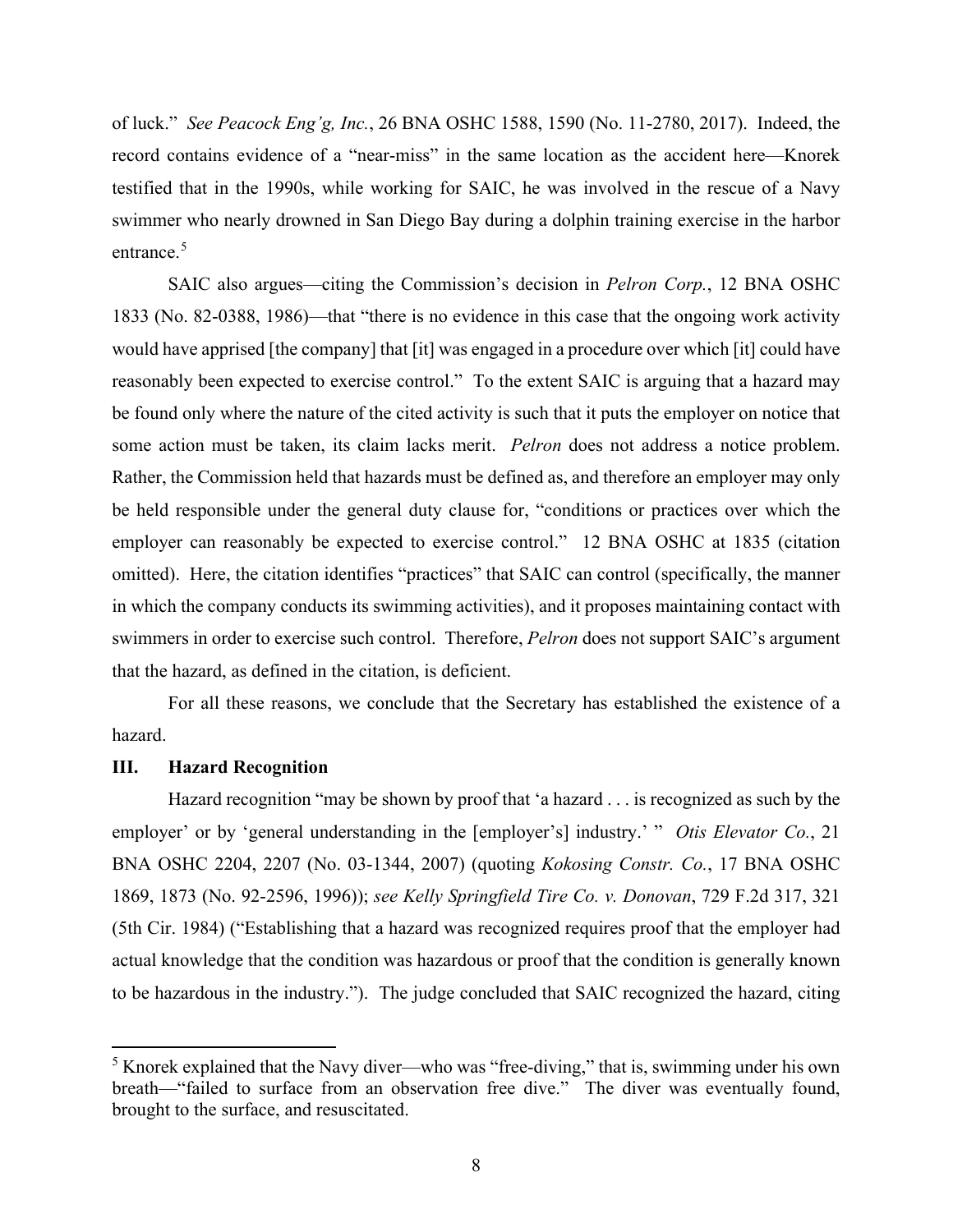the testimony of Knorek, who stated that he was aware that the risk of drowning was present during swimming operations.<sup>[6](#page-8-0)</sup> The judge rejected SAIC's argument (which the company has also raised on review) that it did not recognize the hazard of drowning because it had never had an employee drown, finding that it was "of no import for purposes of this element" because "recognition of a hazard does not wait upon the occurrence of a fatal accident."<sup>[7](#page-8-1)</sup>

We agree with the judge—it is well established that recognition of a hazard is not dependent on an accident having previously occurred "because the purpose of the [OSH] Act is to prevent the first injury." *Elliot Constr. Corp.*, 23 BNA OSHC 2110, 2119 (No. 07-1578, 2012) (invoking this "well-established principle") (citing *Lee Way Motor Freight, Inc. v. Sec'y of Labor*, 511 F.2d 864, 870 (10th Cir. 1975)); *Mineral Indus. & Heavy Constr. Grp. v. OSHRC*, 639 F.2d 1289, 1294 (5th Cir. 1981) ("The goal of the [OSH] Act is to prevent the first accident, not to serve as a source of consolation for the first victim or his survivors."). In any event, Knorek's testimony about the near-drowning incident to which SAIC responded in the 1990s shows that the company—at least as of the time Knorek became a supervisor $\delta$ —was itself aware that there was a

<span id="page-8-0"></span><sup>&</sup>lt;sup>6</sup> The judge also relied on SAIC's Diving Policy and Safety Manual, which addresses drowning hazards in diving operations. Absent proof from the Secretary, however, that the risk of drowning in *diving operations* is the same as in SAIC's *swimming operations*, the judge's reliance on the manual as support for hazard recognition is error. As the manual makes clear, diving and its related equipment pose numerous hazards that are *not* present when swimming without such equipment, like those dealing with decompression, use and storage of oxygen, use of pneumatic and power tools underwater, underwater welding and burning, jetting and water blasting, use of lift bags, and use and storage of compressed gas. The judge did not address this distinction, despite acknowledging not only that SAIC has consistently treated swimming and diving *separately*, but that three SAIC employees testified that the diving manual did not cover swimming. As such, we find the manual irrelevant to whether SAIC recognized the drowning hazard. However, because we conclude that other evidence establishes SAIC's recognition of the hazard, the judge's error in this regard is harmless.

<span id="page-8-1"></span><sup>&</sup>lt;sup>7</sup> SAIC also suggests that it did not recognize the cited hazard because the Navy had not previously issued a standard operating procedure that pertained to SAIC's swimming operations. The company provides no legal support for this argument, and the claim that it can delegate OSH Act responsibilities where its own employees are exposed to a hazard is contrary to Commission precedent. *See, e.g., Acchione & Canuso, Inc.*, 7 BNA OSHC 2128, 2131 (No. 16180, 1980) ("[A]n employer remains accountable for the health and safety of its employees . . . and cannot divest itself of its obligations under the [OSH] Act by contracting the responsibility to another employer.").

<span id="page-8-2"></span><sup>8</sup> Knorek testified that he has worked for SAIC since 1988 and has been in the position of Dive Safety Officer since 2004.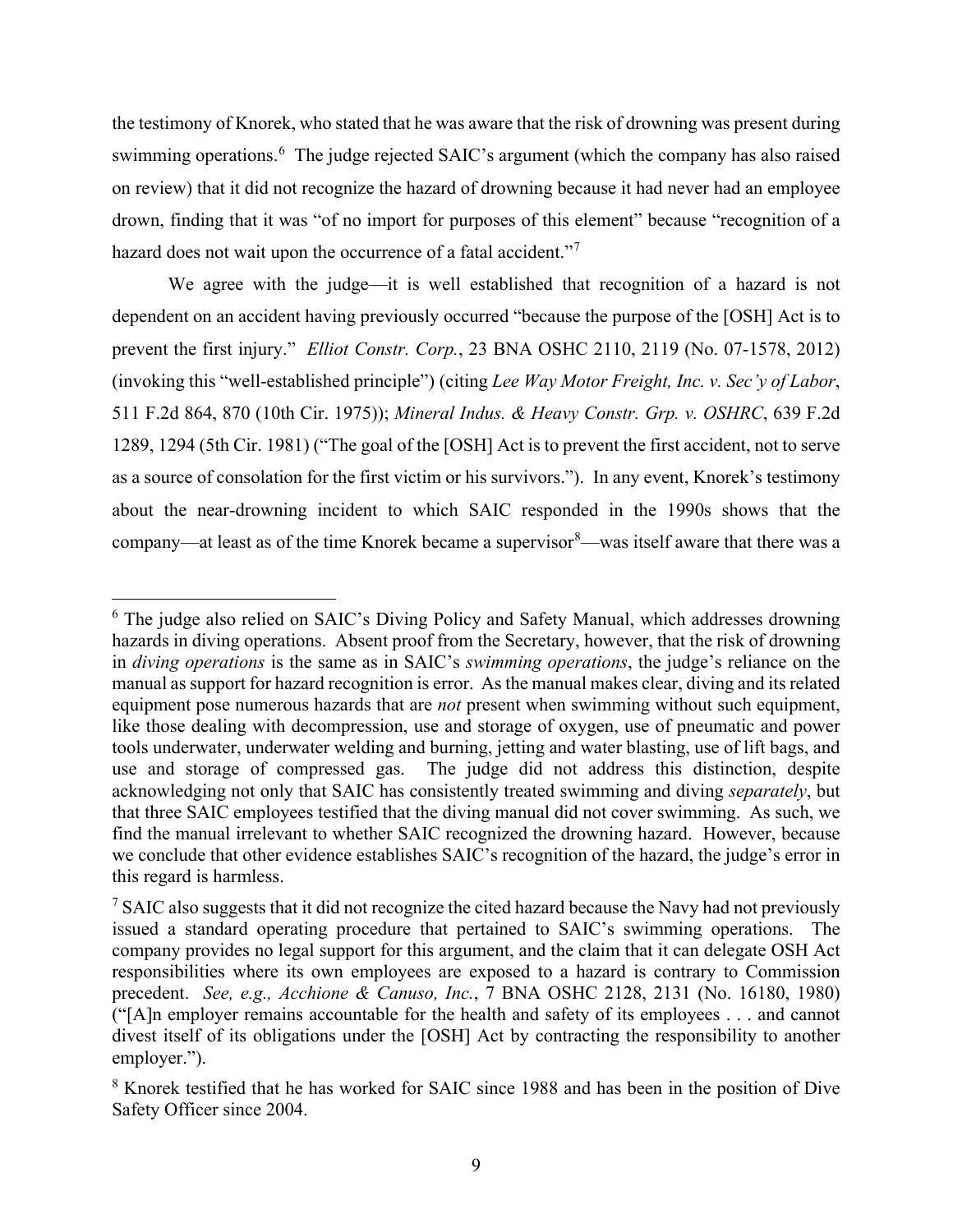drowning hazard, and Knorek conceded, as discussed above with respect to the hazard element, that a drowning hazard was present. *See Mo. Basin Well Serv., Inc.*, 26 BNA OSHC 2314, 2317- 18 (No. 13-1817, 2018) (supervisor's recognition of hazard imputed to company).

Citing to *Alabama Power Co.*, 13 BNA OSHC 1240 (No. 84-357, 1987), SAIC claims that if "a twenty-four (24) year history of *no accidents* for truck drivers delivering truckloads of coal was *more than adequate* to support the employer's contention that the employer had taken all reasonable steps to ensure a safe workplace for its truck drivers" (emphasis in original), the same should be true with respect to SAIC's 50 year fatality-free history. This argument, however, overlooks that abatement of the hazard—not recognition of it—was the issue in *Alabama Power*. 13 BNA OSHC at 1243. Indeed, the Commission considered Alabama Power's existing work rules and its 24-year fatality-free history in finding that the Secretary had failed to show that its methods of protecting its truck drivers from the cited hazard were inadequate. *Id.* at 1244-46. *Alabama Power*, therefore, does not support SAIC's assertion that itslong history without a fatality precludes finding that it recognized the hazard.<sup>[9](#page-9-0)</sup>

In sum, we find that Knorek's direct testimony that an SAIC swimmer had nearly drowned during a previous training exercise, as well as his testimony that a drowning hazard is present whenever a swimmer is in the water, establishes the company's recognition of the cited hazard.

## **IV. Feasible and Effective Means of Abatement**

To establish the feasibility and efficacy of a proposed abatement measure, the Secretary must "demonstrate both that the measure[] [is] capable of being put into effect and that [it] would be effective in materially reducing the incidence of the hazard." *Arcadian Corp.*, 20 BNA OSHC

<span id="page-9-0"></span><sup>9</sup> The other cases SAIC cites are similarly unpersuasive. Like *Alabama Power*, the issue in *National Realty & Construction Co. v. OSHRC*, was abatement, not hazard recognition. 489 F.2d 1257, 1265 (D.C. Cir. 1973). Several others, including *Austin Bridge & Road, L.P.*, No. 05-1376, 2006 WL 2781631 (OSHRC Aug. 12, 2006) (ALJ), *HWS Consulting Group, Inc.*, No. 04-1219, 2005 WL 1541106 (OSHRC June 20, 2005) (ALJ), and *Darby Creek Excavating, Inc.*, No. 03- 1541, 2004 WL 2857354 (OSHRC Dec. 9, 2004) (ALJ), are not precedential, as they are unreviewed administrative law judge decisions. *See Leone Constr. Co.*, 3 BNA OSHC 1979, 1981 (No. 4090, 1976) (unreviewed part of judge's decision does not constitute binding Commission precedent). And, in any event, those cases are inapposite, as unlike this one, the employers there lacked actual knowledge of the hazards. Finally, in *UXB International*, 22 BNA OSHC 1824, 1829-31 (No. 08-0137, 2009) (ALJ), and *Jesse Remodeling, LLC*, 24 BNA OSHC 2072, 2075 (No. 12-2086, 2013) (ALJ)—both unreviewed judge's decisions—the judges found hazard recognition on the part of the employers.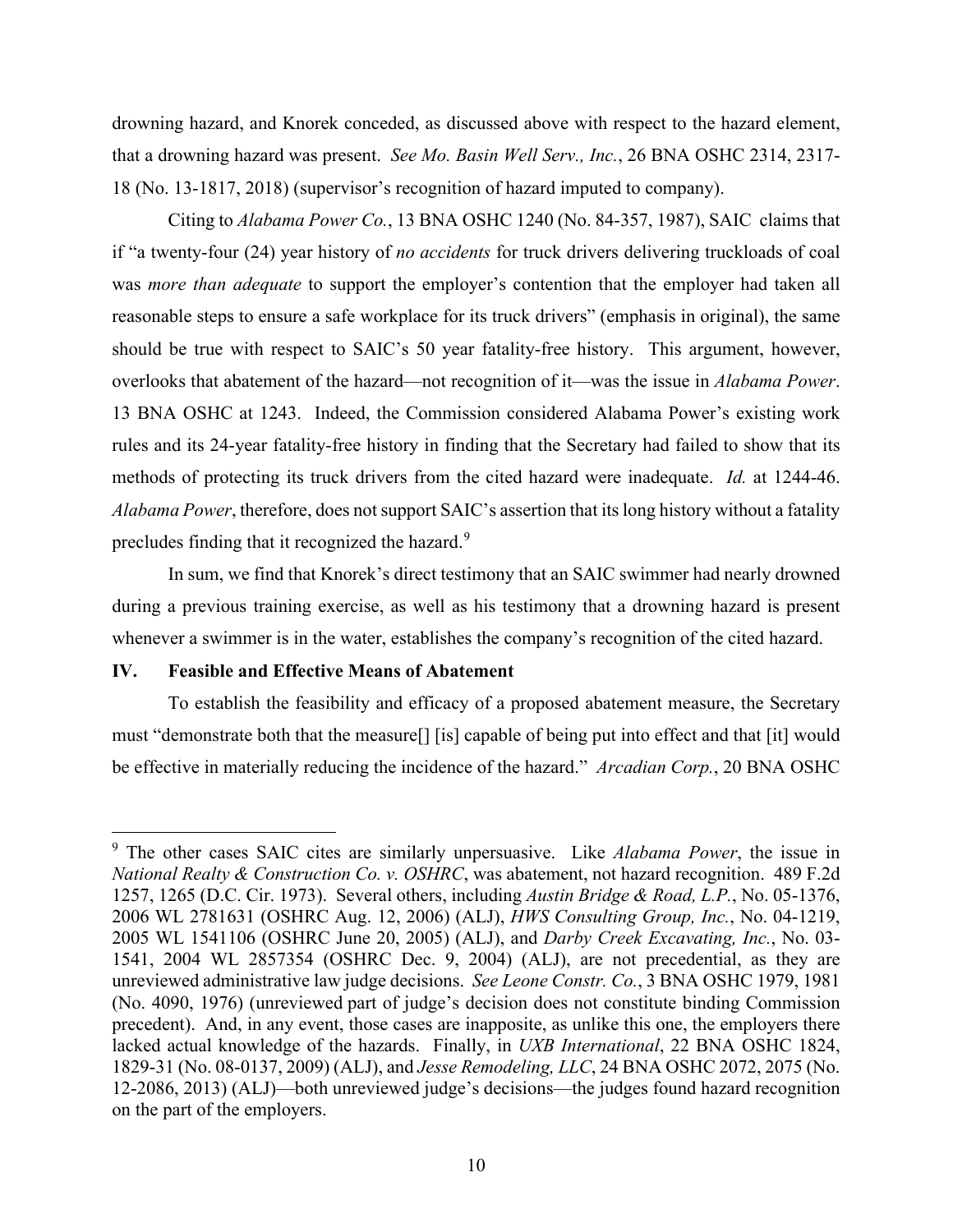at 2011 (citing *Beverly Enters.*, 19 BNA OSHC at 1190). The Secretary need only show that the abatement method would materially reduce the hazard, not that it would eliminate the hazard. *Arcadian Corp.*, 20 BNA OSHC at 2011 (citing *Morrison-Knudsen Co./Yonkers Contracting Co.*, 16 BNA OSHC 1105, 1122 (No. 88-572, 1993)). Where an employer has undertaken measures to address the cited hazard, the Secretary, in establishing efficacy, must also show that such measures were inadequate. *U.S. Postal Serv.*, 21 BNA OSHC 1767, 1773-74 (No. 04-0316, 2006). Here, the Secretary proposed the following means of abatement in the citation: "When a single swimmer is deployed a dedicated person must maintain contact with the swimmer at all time[s]."

#### *Feasibility*

The judge found that the Secretary's proposed abatement was capable of being put into effect because SAIC had implemented it, along with several other measures, within a month after the accident. On review, SAIC argues that it is not feasible to "maintain constant contact" with a single swimmer because it would undermine the swimmer's purpose of avoiding detection by a sea lion and "would thwart the purpose of the work and make the performance of the program moot, if not impossible, as well as negatively impact national security." The Secretary disputes this claim, asserting as the judge found that SAIC had already implemented the proposed abatement, along with several other procedures.

We agree with the judge. Following the accident and before the citation was issued, SPAWAR issued a written Standard Operating Procedure (SOP 34-14) for SAIC's training operations, which requires as follows:

[W]hen a single swimmer is deployed a dedicated person must have visual contact with the swimmer at all times. The stand-by swimmer must be capable of entering the water within 30 seconds and the swim boat must be capable of reaching the swimmer[']s location within 30 seconds.

Captain Barron, who had a significant role in drafting SOP 34-14, specifically testified that this written procedure could have been implemented before the accident. SAIC cites no evidence in support of its claim that implementation of this procedure has thwarted the purpose of the training operations. In any event, such a claim is belied by the fact that SPAWAR itself issued the SOP. Therefore, we find that the Secretary has established that his proposed abatement measure was feasible. *See SeaWorld of Fla. v. Perez*, 748 F.3d 1201, 1214 (D.C. Cir. 2014) (proposed abatement measures feasible where cited employer "implemented many of [them] on its own").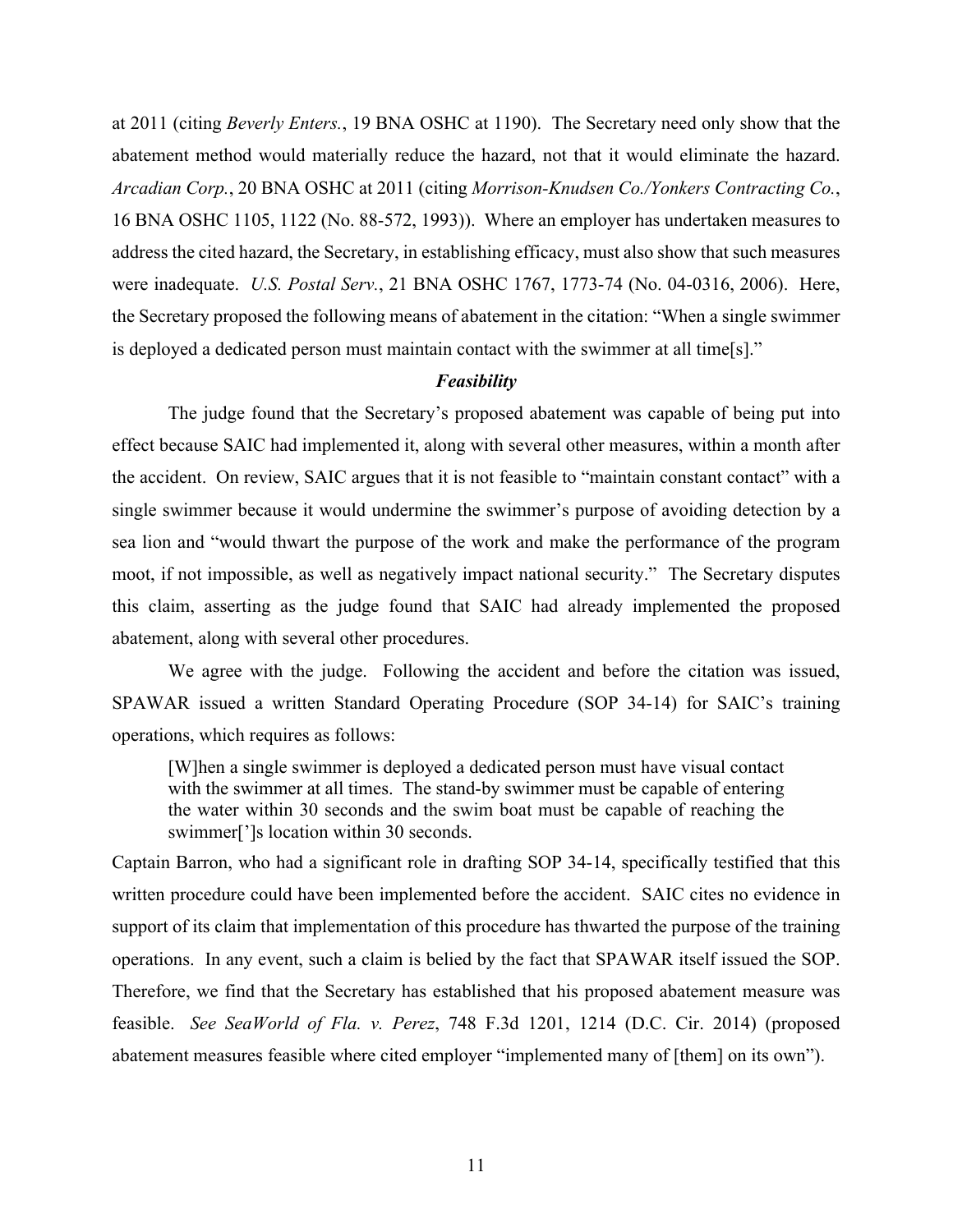## *Efficacy*

To assess the efficacy of a proposed abatement measure, we first consider the adequacy of the employer's existing safety procedures. *See U.S. Postal Serv.*, 21 BNA OSHC at 1773-74. Here, the record establishes that at the time of the accident, SAIC lacked safety policies that addressed its swimming operations. As the Secretary notes, SAIC had: (1) no safety rule or guideline on how long a swimmer should stay underwater; (2) no rule requiring spotters; (3) no rule on regularly checking on a deployed swimmer; (4) no daily briefing that occurred before swimming operations; and (5) no document outlining what crews should discuss before swimming operations. In response, SAIC simply declares that "[t]o suggest [it] had no safety program for swimmers is specious" but cites no record evidence in rebuttal of the Secretary's evidence as to what its program lacked.

Testimony by SAIC's supervisors supports the conclusion that the company had no safety procedures in place for its swimmers. Knorek acknowledged that SAIC did not have a swimming plan similar to SAIC's Dive Plan:

> Q: "[W]as there, at the time of the accident, a similar plan for swimming operations in the . . . Sea Lion Program prior to this accident?" A: "No."

Also, Thissell testified that "[t]here was no specific surface swimming safety kind of . . . protocol." According to Thissell, at the time of the accident, SAIC did not use a dedicated spotter when a swimmer was in the water during an animal training operation. As the judge noted, Thissell explained that "[b]efore [the accident], we had visual spot checks where the person could be seen at different intervals. But there wasn't—especially when you're training the animal, the swimmer was—unless it was an emergency situation, has to be fairly discreet so no verbal communications." Given that SAIC had no safety rules for its swimming operations and instead conducted only ad hoc visual spot checks, we find that the Secretary has shown that SAIC's measures were inadequate to address the cited drowning hazard.

Turning to whether the Secretary established that his proposed abatement measure would materially reduce the hazard, the judge found that it would. He relied principally on testimony from Captain Barron, who stated that the new operating procedure—which, as discussed above, also required maintaining contact with the swimmer at all times—"provides a more safe environment and probably prepares the folks that aren't in the water, that aren't at risk of drowning easier access to someone that could be in trouble." The judge also relied on Thissell's testimony,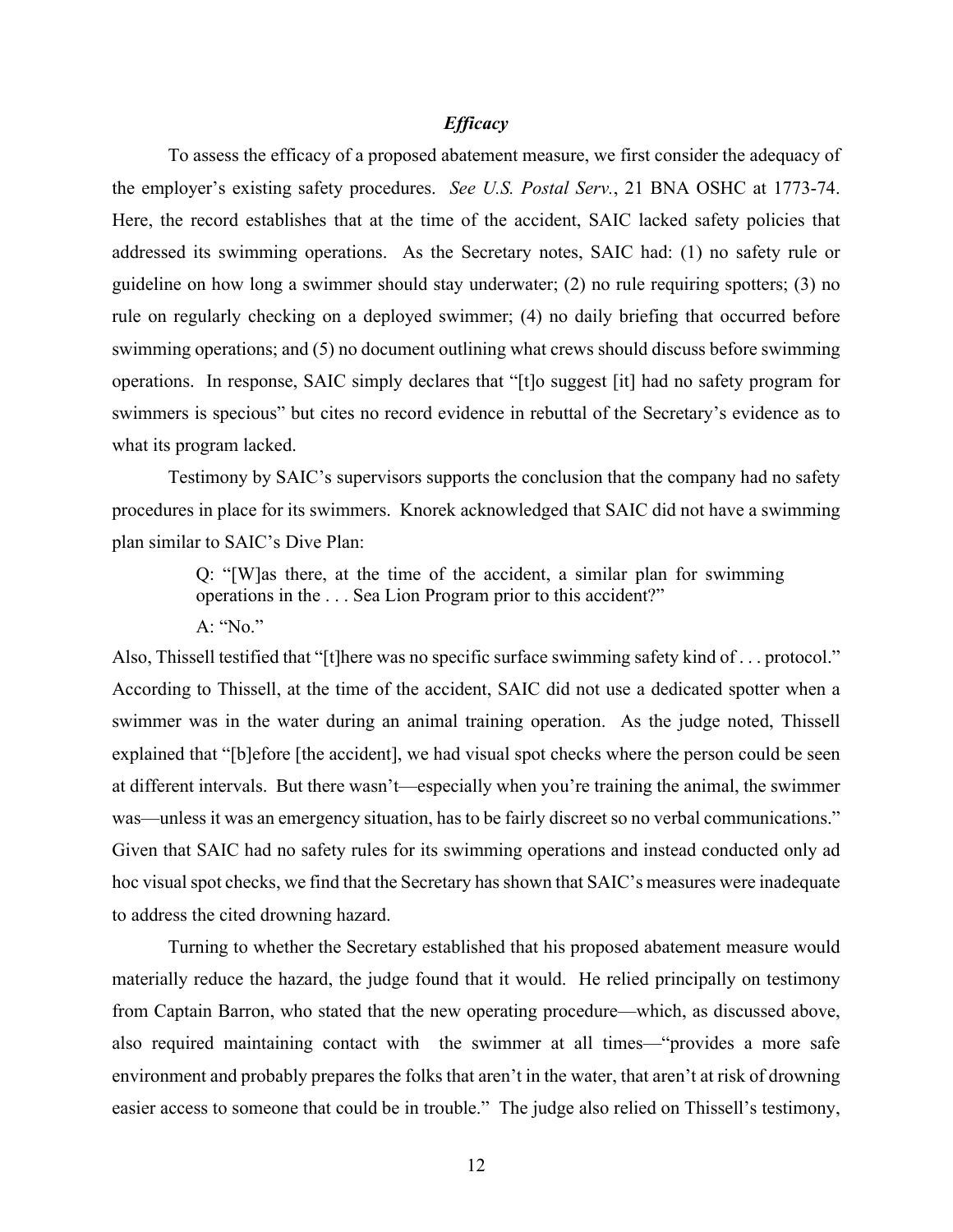in which he explained that before the accident, SAIC relied on "visual spot checks where the person could be seen at different intervals," but under the new procedure, the boat and swimmer must communicate verbally at no longer than 5-minute intervals. In addition, the judge cited to Knorek's testimony that under the new procedure, "there has to be continuous contact with the swimmer."

We agree with the judge. Taken together, this testimony establishes that the Secretary's proposed abatement method would materially improve the safety of SAIC's swimming operations by allowing the swimmer to alert someone more quickly and easily in the event of trouble, and provide the crew with more time and opportunity to conduct a rescue if needed. As Captain Barron testified, under these new procedures, "there's some more rigor involved in the operation itself and how the boats are manned and things like that." Indeed, he explained that the purpose of adopting SOP 34-14 was "to prevent this kind of [accident] from occurring in the future" and "to kind of infuse a higher sense of safety with regard to the [training] operations."

For all these reasons, we conclude that the Secretary has shown that the use of a dedicated person to maintain constant contact with a deployed swimmer is feasible and materially reduces the cited hazard.

#### *Reasonably Prudent Employer*

Finally, the parties were asked to brief the issue of whether, as part of his burden to show feasibility of abatement, "the Secretary [was] required to establish that a reasonably prudent employer in the industry would have known that this proposed abatement was required." SAIC appears to argue that such a requirement exists, but the company cites no case law in support of this proposition. The Secretary responds that there is no such requirement, citing *Peter Cooper Corps.*, 10 BNA OSHC 1203, 1210 (No. 76-596, 1981), for the proposition that he need not show that an employer's industry recognized a proposed abatement measure as "the appropriate means of abatement."

The Secretary is correct that under Commission precedent his burden is limited to showing that a proposed abatement measure is feasible and that it would materially reduce the hazard, not that the employer's industry has recognized the proposed measure. *Chevron Oil Co., Cal. Co. Div*., 11 BNA OSHC 1329, 1330 (No. 10799, 1983) ("The Commission has repeatedly held that the Secretary need not prove that the cited employer or his industry recognizes the abatement measures recommended by the Secretary.") (citing *Kansas City Power & Light Co.*, 10 BNA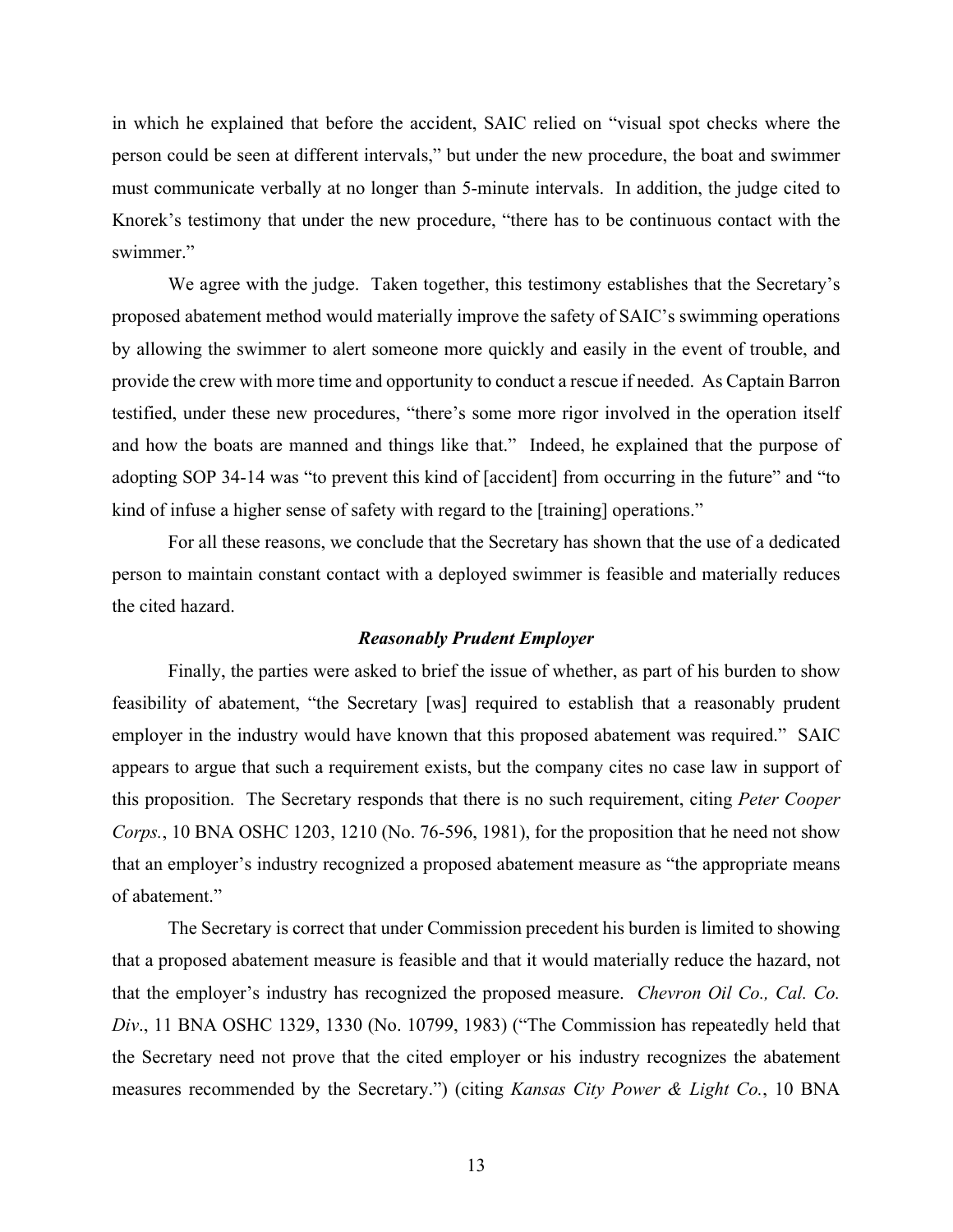OSHC 1417, 1422 (No. 76-5255, 1982) ("[T]he recognition element of an employer's duty under the general duty clause refers to knowledge of the hazard, not recognition of the means of abatement.")). However, the Ninth Circuit, one of two relevant circuits here,<sup>[10](#page-13-0)</sup> has stated in response to an employer's vagueness challenge to a general duty clause citation that "problems of fair notice [posed by general duty clause citations] . . . dissipate when we read the clause as applying when a reasonably prudent employer in the industry would have known that the proposed method of abatement *was required* . . . ." *Donovan v. Royal Logging*, 645 F.2d 822, 831 (9th Cir. 1981) (emphasis added). Nevertheless, the Third Circuit, also relevant here, has not addressed this issue, so *Royal Logging* is not necessarily controlling. As such, we apply the Commission's own precedent. *See Bethlehem Steel Corp*., 9 BNA OSHC 1346, 1349 n.12 (No. 76-3444, 1981) (consolidated); *Raybestos Friction Materials Co*., 9 BNA OSHC 1141,1143 (No. 80-2793, 1980); *but see Dana Container*, 25 BNA OSHC 1776, 1780 n.10 (No. 09-1184, 2015), *aff'd*, 847 F.3d 495 (7th Cir. 2017).

In any event, even if *Royal Logging* were controlling, the Secretary has established that a reasonably prudent employer in the industry at issue here would have known that the proposed method of abatement was required. As we have already found, maintaining contact with the swimmer at all times presents an obvious way of materially reducing the recognized drowning hazard because it provides immediate notice of a swimmer in trouble and allows a rescue to occur more quickly, thereby decreasing the risk. *ACME Energy Servs.*, 23 BNA OSHC 2121, 2128 (No. 08-0088, 2012), *aff'd*, 542 F. App'x 356 (5th Cir. 2013) (unpublished) (finding that being farther away from a falling object was an obvious means of materially reducing the hazard the object posed); *compare Whirlpool Corp v. OSHRC*, 645 F.2d 1096, 1101 (D.C. Cir. 1981) (repudiating the Commission's finding of "apparent" feasibility of implementation of an abatement method, not the "apparent" utility of such a method in materially reducing a hazard). In this regard, "a

<span id="page-13-0"></span><sup>10</sup> This case arises in the Ninth and Third Circuits, as the worksite was in California, and SAIC is headquartered in Delaware. *See* 29 U.S.C. § 660(a) ("Any person adversely affected or aggrieved by an order of the Commission . . . may obtain . . . review . . . in any United States court of appeals for the circuit in which the violation is alleged to have occurred or where the employer has its principal office, or in the Court of Appeals for the District of Columbia Circuit . . . ."); s*ee Kerns Bros. Tree Serv*., 18 BNA OSHC 2064, 2067 (No. 96-1719, 2000) (Commission generally applies law of the circuit where it is probable a case will be appealed).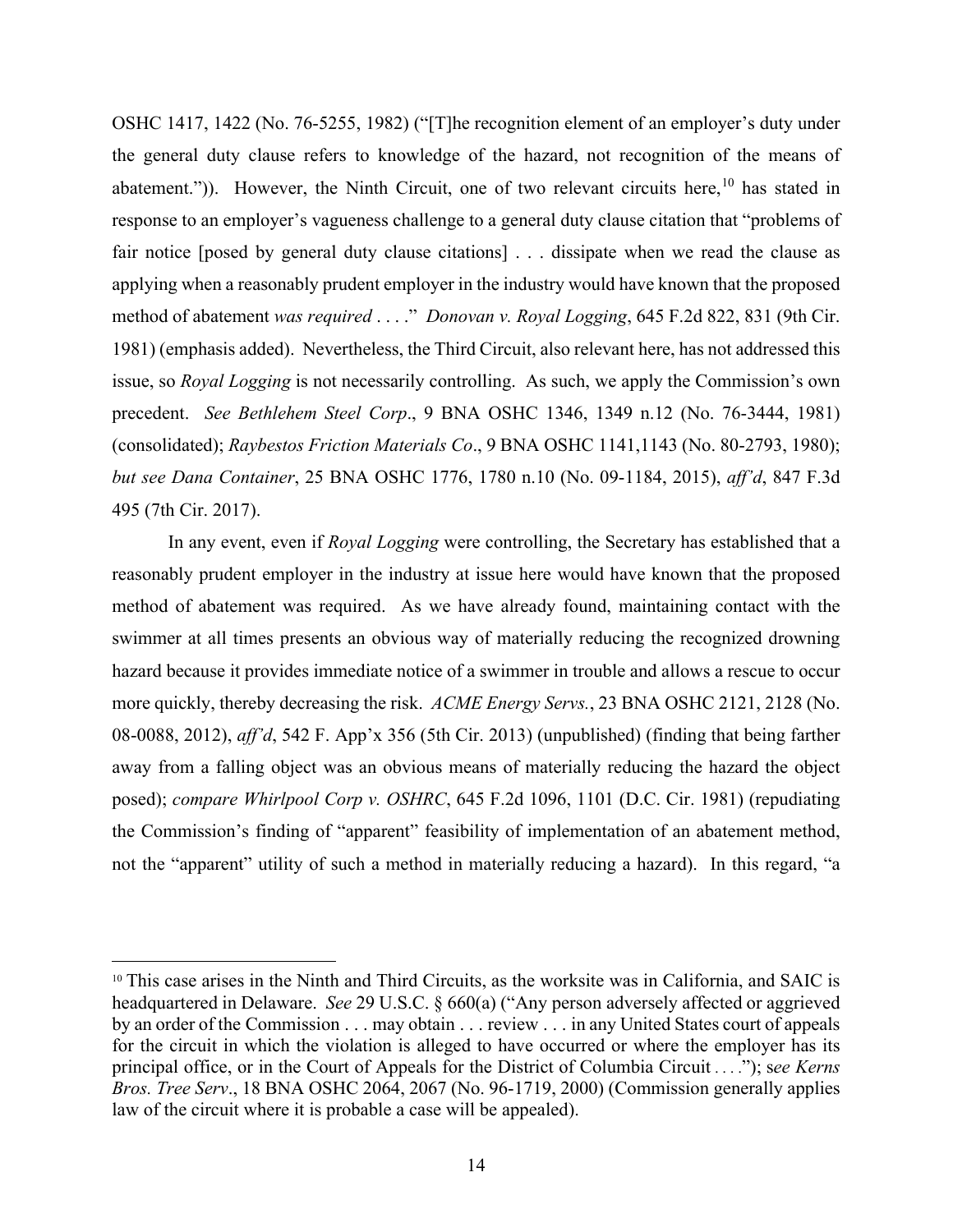reasonably prudent employer in the industry would have known that the proposed method of abatement was required."[11](#page-14-0) *Royal Logging*, 645 F.2d at 831.

# **ORDER**

We affirm Serious Citation 1, Item 1, and assess the \$5,000 penalty assessed by the judge.<sup>[12](#page-14-1)</sup>

SO ORDERED.

 $\sqrt{s/2}$ 

James J. Sullivan, Jr. Chairman

/s/

Cynthia L. Attwood Commissioner

/s/

Dated: April 16, 2020 Commissioner

Amanda Wood Laihow

<span id="page-14-0"></span> $<sup>11</sup>$  SAIC claims that the Secretary failed to make such a showing because "there was no evidence"</sup> in this record that an 'industry' existed from which [SAIC] could have established that such a procedure could be viable." But SAIC offers no support for its contention that the general duty clause is inapplicable to an employer in an industry of one, and we are aware of none. Indeed, where the Secretary cites the sole employer in its industry, no inherent unfairness results because in such a situation proof of employer recognition, as a practical matter, is his only avenue of establishing the recognition element, and employer recognition is sufficient to establish this element. *See Coleco Indus., Inc.*, 14 BNA OSHC 1961, 1964 (No. 84-546, 1991) (noting that because Commission found that Secretary established employer recognition, it need not reach industry recognition).

<span id="page-14-1"></span><sup>12</sup> SAIC does not contest characterization or the penalty amount on review. *See KS Energy Servs., Inc.*, 22 BNA OSHC 1261, 1268 n.11 (No. 06-1416, 2008) (assessing proposed penalty where not in dispute).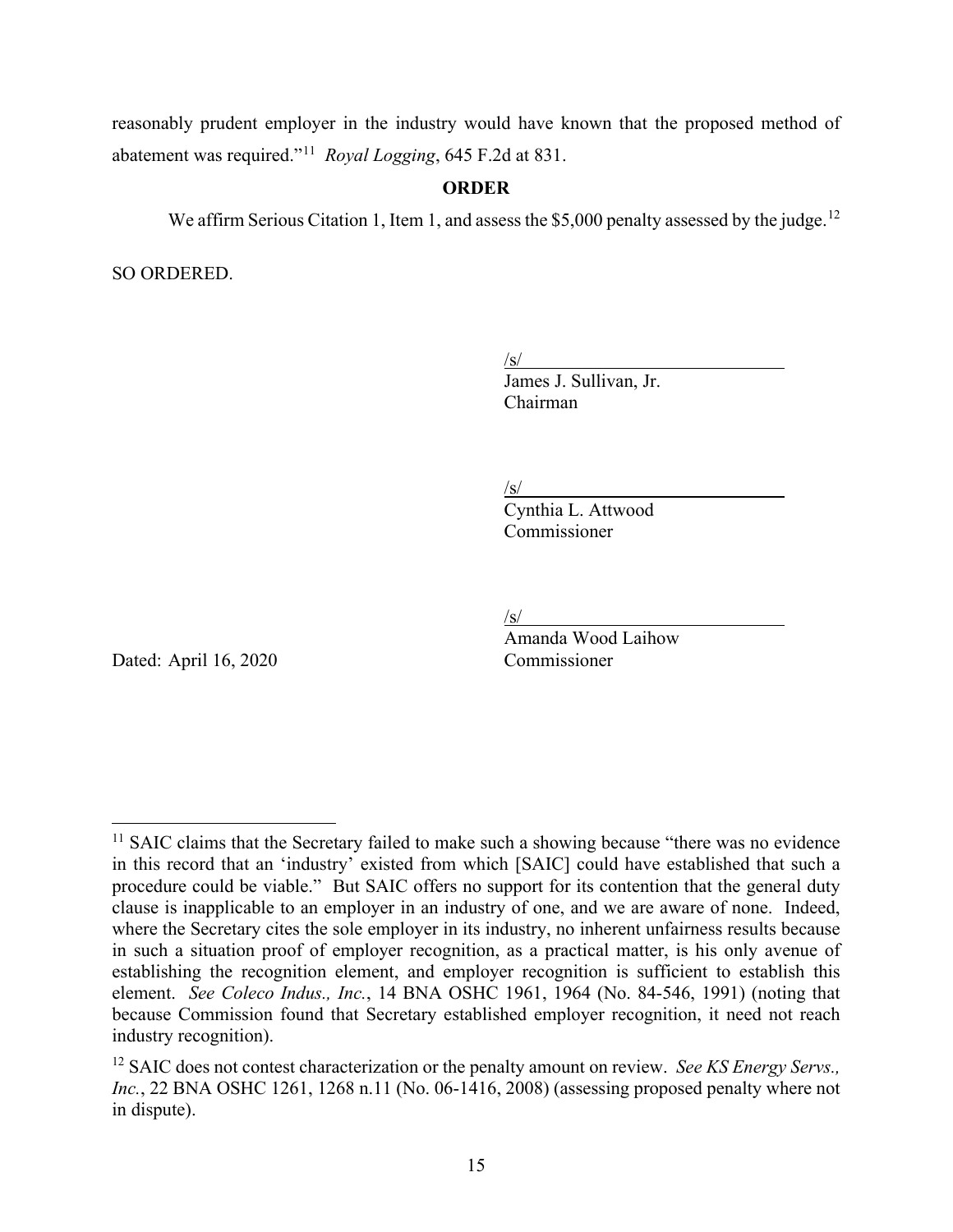#### **United States of America**

#### **OCCUPATIONAL SAFETY AND HEALTH REVIEW COMMISSION**

SECRETARY OF LABOR,

Complainant,

v.

SCIENCE APPLICATIONS INTERNATIONAL CORP, D/B/A SAIC, and its successors.

Respondent.

Isabella M. Finneman, Senior Trial Attorney, U.S. Department of Labor, San Francisco, CA.

For the Complainant.

Robert D. Peterson, Esq., Robert D. Peterson Law Corporation, Rocklin, CA.

For the Respondent.

Before: Administrative Law Judge Patrick B. Augustine

### **DECISION AND ORDER**

This proceeding is before the Occupational Safety and Health Review Commission ("the Commission") pursuant to Section 10(c) of the Occupational Safety and Health Act of 1970, 29 U.S.C. § 651 et seq. ("the Act"). The Occupational Safety and Health Administration ("OSHA") conducted an inspection of a Science Applications International Corp. ("SAIC" or "Respondent") worksite at the U.S. Space and Naval Warfare Center along San Diego Bay in Coronado, California on April 29, 2014. As a result of the inspection, a Citation and Notification of Penalty ("Citation") was issued to Respondent on October 23, 2014. The Citation contains two items alleging serious violations of § 5(a)(1) of the Act and proposes a total of \$10,000 in penalties. (Stip. 4.)

Respondent filed a timely Notice of Contest ("NOC") on October 27, 2014, bringing this matter before the Commission. (Stip. 5.) A hearing was held on September 1 and 2, 2015*.* The parties filed posthearing briefs. For the reasons set forth below, Item 1 of the Citation is AFFIRMED, and Item 2 of the Citation is VACATED.

### **I. Jurisdiction**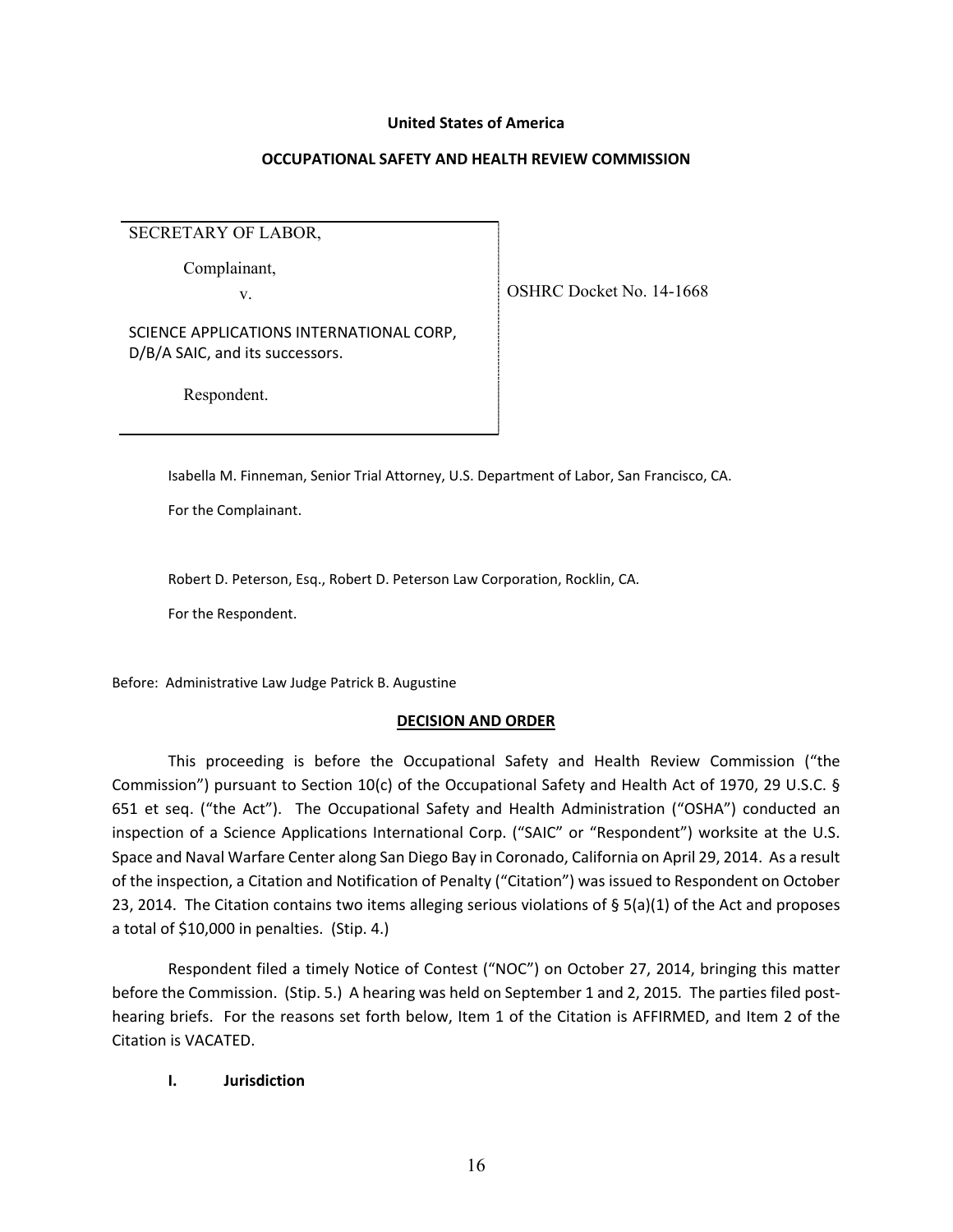Section 10(c) of the Act confers jurisdiction upon the Commission over this action by Respondent filing its NOC. 29 USC  $\S$  659(c). The parties have stipulated, and the record establishes, that at all times relevant to this action, Respondent was an employer engaged in a business and industry affecting interstate commerce within the meaning of 29 U.S.C. § 652(5). (Stip. 1-3.) *See Slingluff v. OSHRC*, 425 F.3d 861, 866–67 (10th Cir. 2005).

## **II. Factual Background**

 SAIC contracts with the U.S. Navy's Space and Naval Warfare Systems Command to provide marine mammal training for dolphins and sea lions. (Tr. 38, 59-60, 112, 267; Stip. 2.) Its Mark VI Sea Lion Program trains sea lions to detect and locate swimmers in and around Navy installations. (Tr. 68, 71, 217.) The program includes surface swimming and scuba diving exercises in open water as well as working with the animals in floating pens. (Tr. 72, 104, 110, 141-42; Stip. 2.) The work occurs in and around San Diego Bay at the U.S. Space and Naval Warfare Systems Center in Coronado, California. (Tr. 37, 56, 68, 72; Stip. 2.)

On the night of April 28, 2014, an SAIC employee drowned (herein referred to as "decedent") while conducting animal training as part of the Mark VI Sea Lion Program. (Tr. 71; Stip. 6.) At the time of his death, decedent was working with Trevor Thissell, a supervisor and the senior ranking team member, and Shelby Peters. (Tr. 65-66, 71-72; Stip. 6.) The team was engaged in training sea lions in San Diego Bay. (Tr. 65-66, 71-72, 206-7.) As part of that training, decedent played the role of the "enemy swimmer." (Tr. 71, 73, 81, 87, 200.) He entered the water from a Sea Ark Boat near Seaplane Ramp No. 10. (Tr. 71- 72, 76-77.) Consistent with how the work was done in the past, Thissell expected the employee working as the "enemy swimmer" to hide from the sea lions in the area using whatever style of hiding that he choose, including by going below the surface of the water. (Tr. 78-82, 211, 223-24.) The water was about 20 feet deep and decedent was wearing a weight belt. (Tr. 77-78.) The sea lions were unable to locate the swimmer as part of the exercise and his body was later found beneath Seaplane Ramp 10. (Tr. 75, 174, 221.) The autopsy report indicated that the cause of death was drowning. (Tr. 141.) SAIC stipulates that the drowning occurred while the decedent was "engaged in activities in the course and scope of his employment." (Stip. 6.)

# **III. Applicable Law**

The Secretary alleges that SAIC violated §  $5(a)(1)$  of the Act, which is also known as the general duty clause. 29 U.S.C. § 654(a)(1). Under the general duty clause, each employer must "furnish to each of his employees a place of employment free from recognized hazards that are causing or likely to cause death or serious injury to the employees." 29 U.S.C. § 654(a)(1). In *Whirlpool Corp. v. Marshall*, 445 U.S. 1 (1980), the Supreme Court held, "[a]s the legislative history of this provision reflects, it was intended itself to deter the occurrence of occupational deaths and serious injuries by placing on employers a mandatory obligation independent of the specific health and safety standards to be promulgated by the Secretary." 445 U.S. at 13. The general duty clause provides protection for "employees who are working under such *unique* circumstances that no standard has yet been enacted to cover this situation." *SeaWorld of Fla. LLC v. Perez*, 748 F.3d 1202, 1207 (D.C. Cir. 2014) (quoting H.R. Rep. No. 91-1291 at 21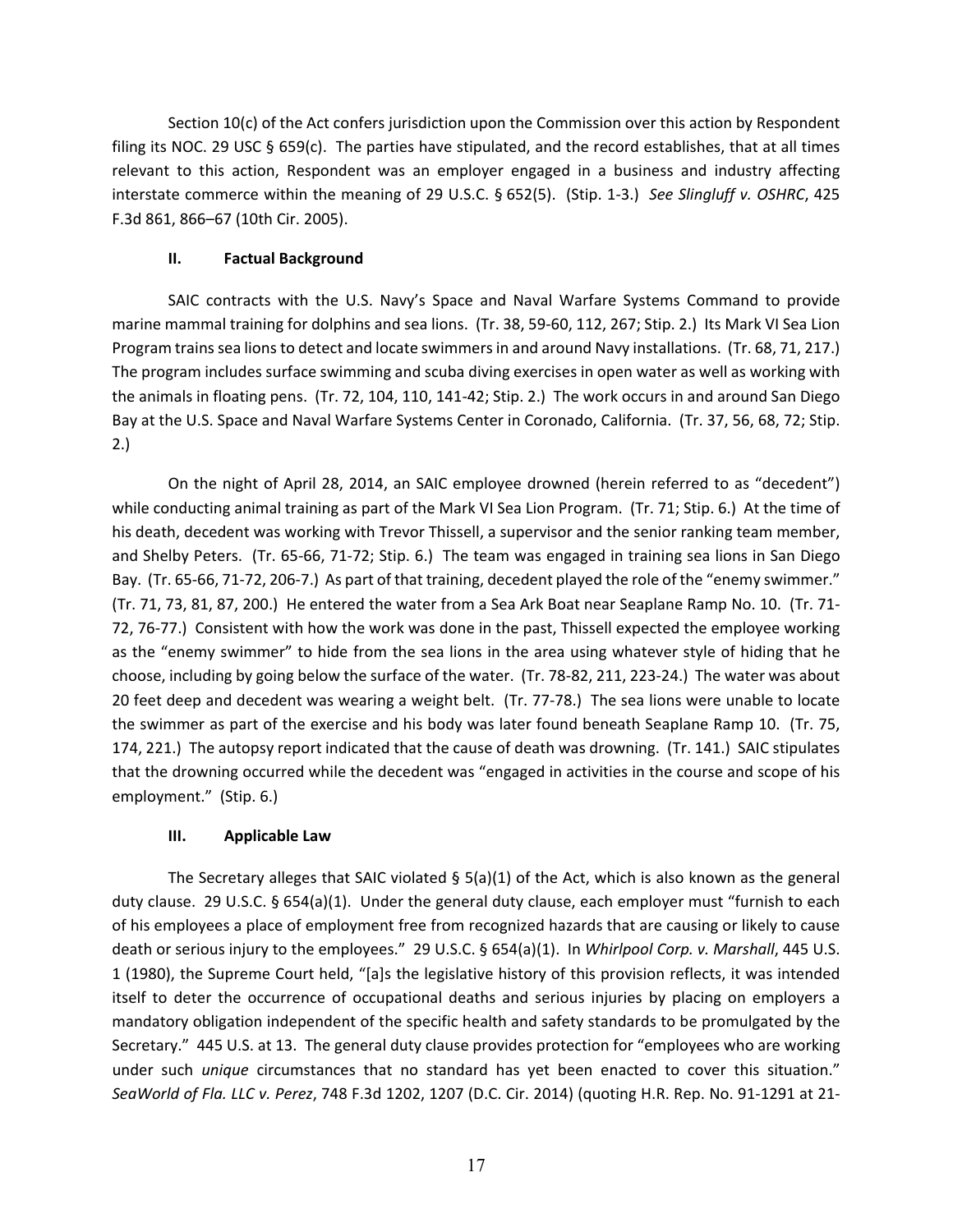22 (1970)). Employers must exclude all preventable hazardous conditions from the workplace. *Id.* at 1207, *quoting Nat'l Realty & Constr. Co. v. OSHRC*, 489 F.2d 1257, 1266-67 (D.C. Cir. 1973). *See also Cont'l Oil Co. v. OSHRC*, 630 F.2d 446, 448 (6th Cir. 1980); *Gen.Dynamics Corp., Quincy Shipbuilding Div. v. OSHRC,* 599 F.2d 453, 458, 464 (1st Cir. 1979); *Titanium Metals Corp. of Am. v. Usery*, 579 F.2d 536, 543–44 (9th Cir. 1978); *Getty Oil Co. v. OSHRC*, 530 F.2d 1143, 1145 (5th Cir. 1976); *Brennan v. OSHRC*, 501 F.2d 1196, 1198, 1200 (7th Cir. 1974); *Brennan v. OSHRC*, 502 F.2d 946, 951–52 (3d Cir. 1974); *REA Express, Inc. v. Brennan*, 495 F.2d 822, 826 (2d Cir. 1974).

Courts have consistently held that mandatory health and safety standards promulgated by the Secretary under the special duty clause are the preferred enforcement mechanism and the general duty clause serves only as an enforcement tool of last resort, as a "catchall provision" to cover dangerous conditions of employment not specifically covered by existing health and safety standards*. See e.g., Roberts Sand Co., LLLP v. Sec'y of Labor*, 568 F. App'x 758, 759 (11th Cir. 2014) (unpublished) (the Secretary "can only issue general duty clause citations where [he] has not promulgated a regulation covering a particular situation at an employer's worksite"). In the present case, there is no applicable special duty clause standard governing the cited hazard.

Under Commission precedent, to establish a violation of the general duty clause, the Secretary must show that: (1) the condition or activity in the workplace presented a hazard; (2) the employer or its industry recognized the hazard; (3) the hazard was likely to cause death or serious physical harm; and (4) there is a feasible and effective way to eliminate or materially reduce the hazard (abatement). *Arcadian Corp*., 20 BNA OSHC 2001, 2007-8 (No. 93-0628, 2004) (affirming a § 5(a)(1) violation related to a pressurized urea reactor). In addition, the Secretary must show that the employer had actual or constructive knowledge of the hazardous condition. *Burford's Trees, Inc*., 22 BNA OSHC 1948, 1950 (No. 07-1899, 2010).

### **IV. Citation 1, Item 1 – Drowning Hazards During Swimming Operations.**

In Item 1, the Secretary alleges SAIC failed to furnish a place of employment free from recognized hazards that were causing or likely to cause death or serious physical harm by exposing animal trainers, engaged in training captive sea lions: "to drowning hazards while they were swimming at night in areas containing underwater hazards including pier support pilings, where the employer failed to maintain contact with the deployed swimmer." (Ex. C-2 at 6 (the Citation).) According to the Secretary, a feasible and acceptable method of abatement would be to have a dedicated person maintain contact with the swimmer at all times. *Id.* For the reasons set forth below, the Court finds the Secretary met his burden and established a violation of § 5(a)(1).

a. Hazard.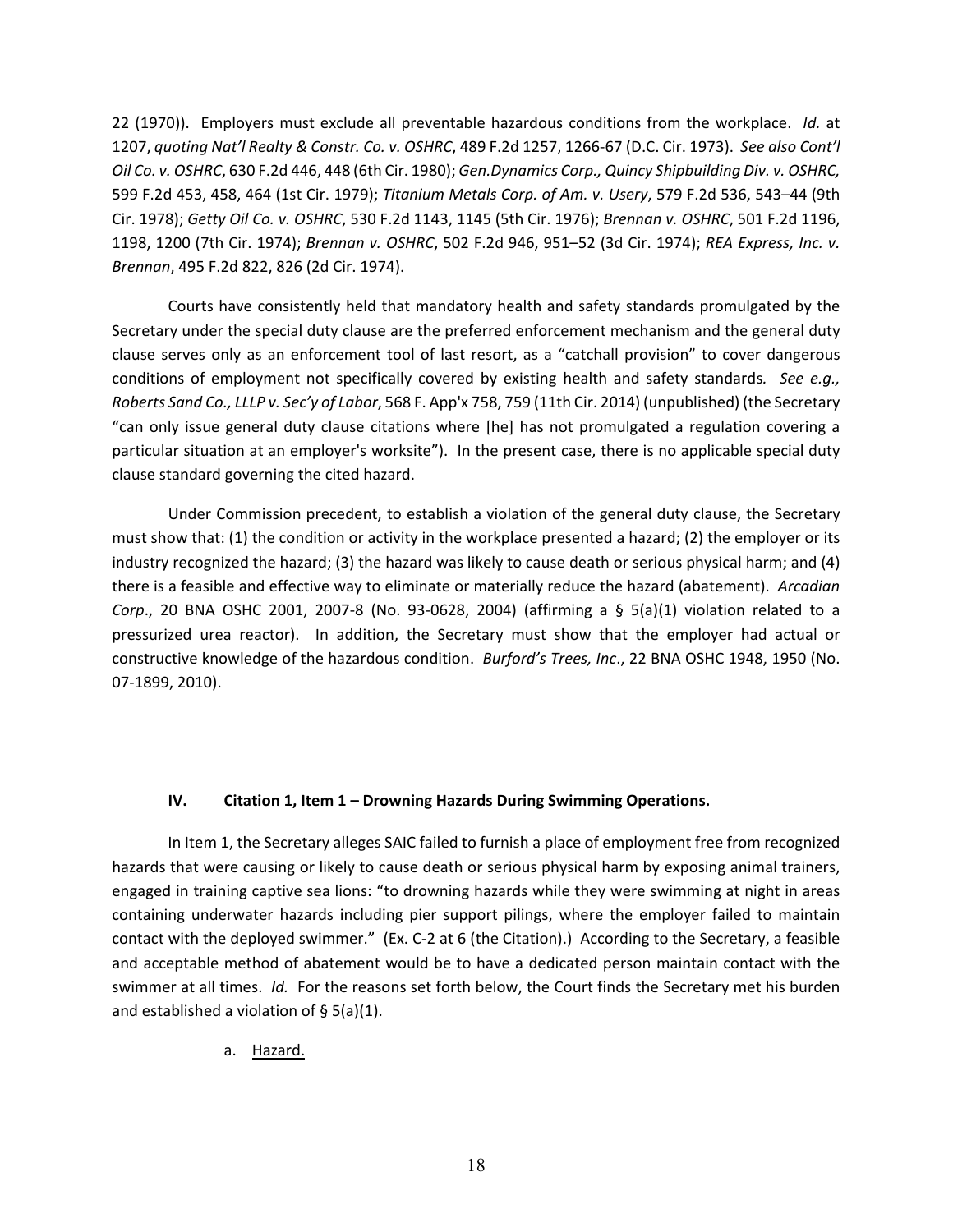A hazard, for purposes of the general duty clause, is a worksite or condition that creates or contributes to an increased risk that an event causing death or serious bodily harm to employees will occur. *Baroid Div. of NL Indus., Inc. v. OSHA*, 660 F.2d 439, 444 (10th Cir. 1981). A hazard can be present even if the employer has no record of accidents or injuries. *Titanium Metals*, 579 F.2d at 542.

The hazard, as described by the Secretary, is that employees engaged in swimming operations were at risk of drowning. (Ex. C-2 at 6.) SAIC's operations included having employees swim in San Diego Bay. (Tr. 68, 138; Stip. 2.) On the night of April 28, 2014, operations took place in an area where the water's depth was up to twenty feet. (Tr. 77.) SAIC employees frequently worked in this location. (Tr. 74, 225.) It was an area of open water with possible undercurrents, as well as rocks and pier pilings that could cause serious injury if a swimmer ran into them. (Tr. 46, 82, 172, 179-80, 211, 224.) SAIC permitted swimmers to go underwater and hold their breath to attempt to avoid detection by the sea lions. (Tr. 79- 84, 225.) It was acceptable for employees to engage in swimming operations without wearing any particular kind of gear. (Tr. 80-81, 225.) These operations took place at night 15-20% of the time. (Tr. 85, 225.) Night operations limit the visibility of the swimmer and the rest of the team. (Tr. 76, 86-88, 207.)

There is no dispute that a swimmer is at risk for drowning. (Resp't Br. at 5-10.) John Barron is a retired Navy captain and former Navy helicopter pilot who currently heads the Science and Technology Department at the U.S. Space and Naval Warfare Systems Center. (Tr. 36-38.) Barron has engaged in water rescues in the course of his duties as a naval helicopter pilot and that he was familiar with the hazards associated with open water swimming. (Tr. 38-40.) He testified that drowning is a hazard of swimming, particularly in an environment that has other conditions such as currents, visibility issues, obstacles, and obstructions. (Tr. 45-46.) Barron also testified anytime a person goes into any body of water there is a risk of drowning. (Tr. 45-46, 57.) Likewise, Wayne Knorek, SAIC's Dive Safety Officer who had responsibility for ensuring that the Mark VI Sea Lion Program complied with OSHA regulations, testified that whenever a person is in the water there is a risk for drowning, even if the person is an experienced swimmer. (Tr. 109, 122.) Knorek had previously assisted in the rescue of an experienced swimmer who nearly drowned while engaging in free diving (or swimming under water while holding your breath). (Tr. 121.) For these reasons, the Court finds the Secretary established the hazard of drowning was present at SAIC's worksite.

#### b. Employer Recognition of Hazard.

To find a violation of the general duty clause, the hazard must be recognized either by the individual employer itself, or by its industry. *Wiley Organics, Inc.*, 17 BNA OSHC 1587, 1591 (No. 91-3275, 1996), *aff'd without published opinion*, 124 F.3d 201 (6th Cir. 1997). Whether a work condition poses a recognized hazard is a question of fact. *Baroid*, 660 F.2d at 446. "[W]hether or not a hazard is 'recognized' is a matter of objective determination." *Ed Taylor Const. Co. v. OSHRC*, 938 F.2d 1265, 1272 (11th Cir. 1991). A "recognized hazard" is a condition that is "known to be hazardous." *Georgia Elec. Co. v. Marshall*, 595 F.2d 309, 321 (5th Cir. 1979) (citation omitted). This element can be established by proving that the employer had actual knowledge that a condition is hazardous. *Magma Copper Co. v. Marshall,* 608 F.2d 373, 376 (9th Cir. 1979). It also can be shown by the employer's adoption of a work rule to address the hazard. *Otis Elevator Co*., 21 BNA OSHC 2204, 2207 (No. 03-1344, 2007) (work rule establishes hazard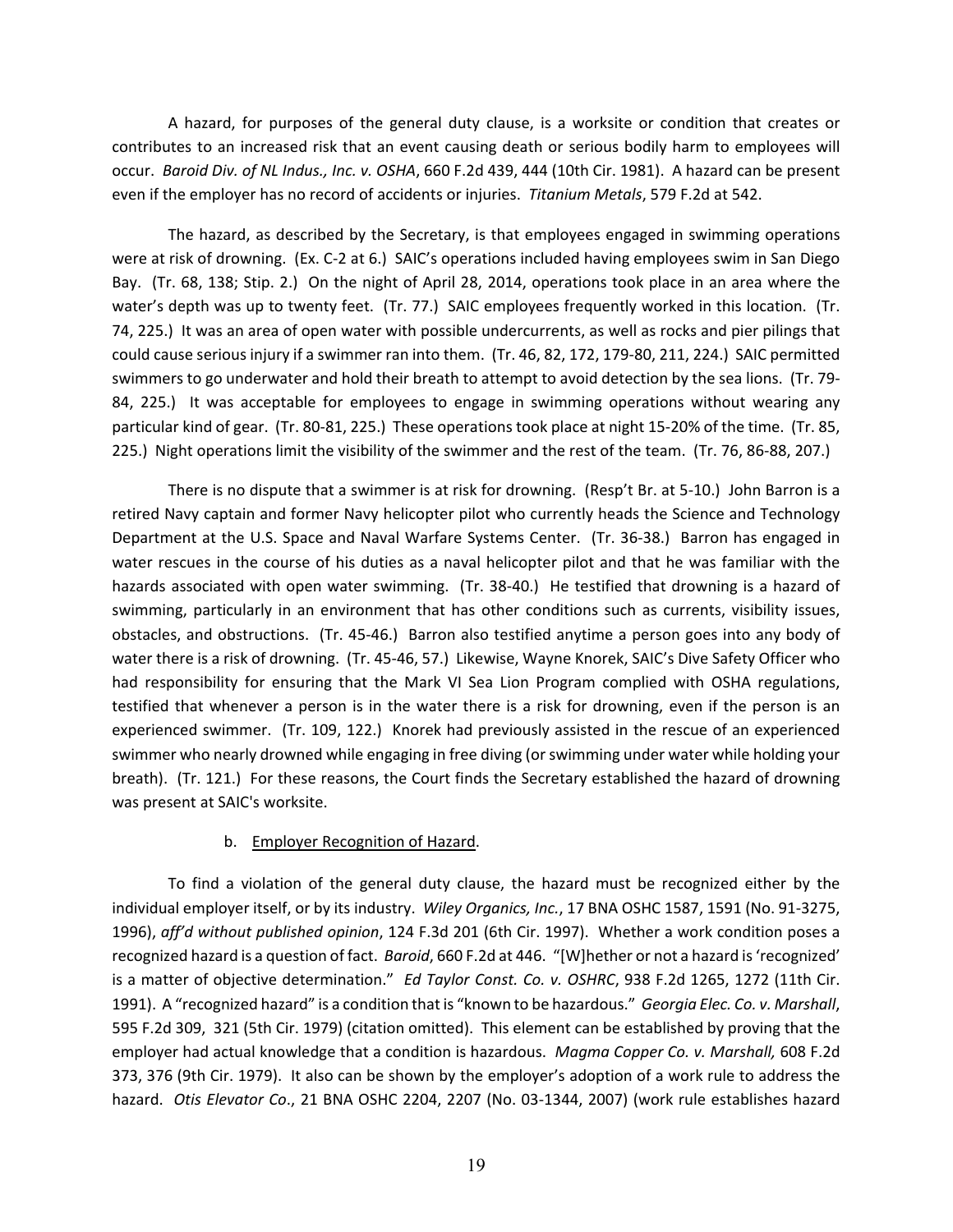recognition under § 5(a)(1)); *Ted Wilkerson, Inc*., 9 BNA OSHC 2012, 2016 (No. 13390, 1981) (same). Alternatively, the "obvious and glaring nature of a hazard" may show the employer's recognition of the hazard. *Kelly Springfield Tire Co. v. Donovan,* 729 F.2d 317, 321 (5th Cir. 1984).

Knorek, an SAIC supervisor, testified he was aware the risk of drowning was present during swimming operations. (Tr. 120, 122, 141, 151.) As noted above, he had been previously involved with the rescue of a Navy swimmer who nearly drowned while free diving in San Diego Bay. (Tr. 120-21; 162.) Rescue personnel resuscitated the swimmer, but the incident highlights that even experienced swimmers can drown. (Tr. 121-22.) Knorek's actual knowledge of the hazard is sufficient to prove that SAIC recognized the hazard. *See Magma Copper,* 608 F.2d at 376 (supervisor knowledge is imputed to employer).

SAIC's recognition of the drowning hazard is also shown by how it managed and supervised its diving operations. SAIC adopted a Diving Policy and Safety Manual (the "Diving Manual") that includes specific instructions as to how to conduct diving safely and outlines the precautions employees should take for all diving related activities. (Tr. 114-20; Ex. C-3.) The Diving Manual requires employees to complete a Dive Plan outlining every aspect of a diving operation before beginning the activity. (Tr. 117- 19; Exs. C-3, C-4 (dive plan form).) This Dive Plan specifies various anticipated safety hazards employees may face when engaged in diving in San Diego Bay. (Ex. C-4 at 1-4.) These include entanglement risks and hazards related to limited visibility during nighttime operations. *Id*. The Diving Manual shows Respondent adopted policies to address drowning hazards when employees were engaged in open water diving operations. (Ex. C-3.) Adopting work rules is further evidence that SAIC recognized the hazard of drowning. *See Ted Wilkerson,*, 9 BNA OSHC at 2016 (work rule establishes hazard recognition under § 5(a)(1)); *Ulysses Irrigation Pipe Co*., 11 BNA OSHC 1272, 1275 (No. 78-799, 1993) (finding hazard recognition when employee was advised to take the vehicle with headlights to navigate a yard); *Puffer's Hardware, Inc. v. Donovan*, 742 F.2d 12, 18 (1st Cir. 1984) (safety program showed that employer was aware of the hazards).

SAIC argues that prior to the incident that led to the Citation it never had an employee drown. (Resp't Br. at 2; Tr. 268.) This is of no import for purposes of this element. A particular accident rate, or even any accident at all, is not required to show that the employer recognized the hazard. *Ryder Truck Lines, Inc. v. Brennan,* 497 F.3d 230, 233 (5th Cir. 1974); *Signode Corp*., 4 BNA OSHC 1078, 1079 (No. 3257, 1976) (noting, in connection with a § 5(a)(2) violation, that the likelihood of an accident relates to the degree rather than the kind of violation), *petition for review denied*, 549 F.2d 804 (7th Cir. 1977). It is "[t]he hazard, not the specific incident resulting in injury, [that] is the relevant consideration in determining the existence of a recognized hazard." *Kansas City Power & Light Co*., 10 BNA OSHC 1417, 1422 (No. 76-5255, 1982); *see Arcadian*, 20 BNA OSHC at 2008. Thus, it is the hazard - in this case drowning - that is relevant, not whether employees previously had died while training animals. *Id.* Further, because the purpose of the Act is to prevent the first injury, recognition of a hazard does not wait upon the occurrence of a fatal accident. *See Elliot Constr. Corp*, 23 BNA OSHC 2110, 2119 (No. 07-1578, 2012); *Mineral Indus. & Heavy Constr. Co. v. OSHRC*, 639 F.2d 1289, 1294 (5th Cir. 1981); *Lee Way Motor Freight, Inc. v. Sec'y of Labor*, 511 F.2d 864, 870 (10th Cir., 1975) ("One purpose of the Act is to prevent the first accident"); *Brennan v. Smoke-Craft, Inc.*, 530 F.2d 843, 845 (9th Cir. 1976); *Titanium Metals*, 579 F.2d at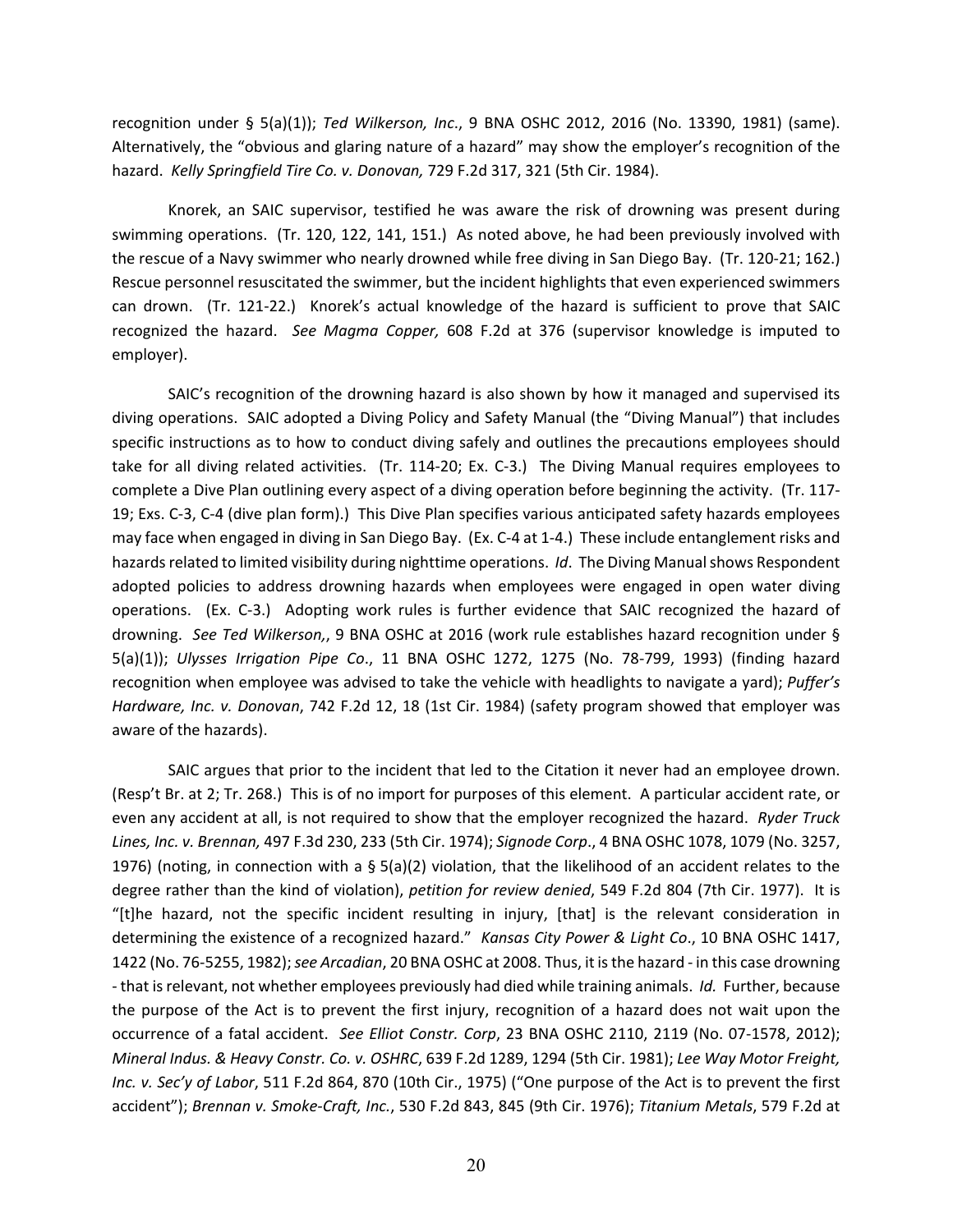542. The Act imposes obligations on employers to "prevent hazards before they produce disaster." *McLaughlin v. Union Oil Co. of California,* 869 F.2d 1039, 1045 (7th Cir. 1989). Accordingly, even though no SAIC employee had previously drowned, SAIC was aware of the hazard posed by having employees work in the water and took steps to address it in its diving program.<sup>13</sup> (Tr. 114-20, 122; Ex. C-3.)

### c. Hazard is Likely to Cause Serious Injury or Death and is Serious.

Not every recognized hazard can support a § 5(a)(1) violation. *Beverly Enters*., 19 BNA OSHC 1161, 1188 (No. 91-3144, 2000) (consol.). The hazard, if it were to occur, must be likely to cause death or serious physical harm. *Id.* A violation is classified as serious under section 17(k) of the Act if "there is substantial probability that death or serious physical harm could result" if an accident occurred. 29 U.S.C. § 666(k); *Compass Envtl., Inc*., 23 BNA OSHC 1132, 1136 (No. 06-1036, 2010), *aff'd*, 663 F.3d 1164 (10th Cir. 2011). Substantial probability "refers not to the probability that an accident will occur but to the probability that, an accident having occurred, death or serious injury could result." *Illinois Power Co. v. OSHRC*, 632 F.2d 25, 28 (7th Cir. 1980). For the following reasons, the Court finds the violation is likely to cause serious injury or as in this case death by drowning and is properly classified as a serious citation. (Tr. 141.)

While some risks are more theoretical, here, the Secretary relies on an actual drowning that resulted in the death of an employee to meet this element of his burden. (Stip. 6; Tr. 141, 151.) The fact that an employee died due to his exposure to the hazard is prima facie evidence that the hazard was serious. *W. Mass. Elec. Co*., 9 BNA OSHC 1940, 1947 (No. 76-1174, 1981). Respondent counters that a drowning was not "likely" to occur in the course of swimming operations. (Resp't Br. at 5.) That is not the appropriate test. The Secretary does not have to establish actual injuries or even a "significant risk of the hazard coming to fruition." *Waldon Healthcare Ctr*., 16 BNA OSHC 1052, 1060 (No. 89-2804, 1993) (consol.) (employer's claim that "disease is fatal only 1 percent of the time is self-defeating"). The test is whether there would be a significant risk to employees if the hazardous event occurred. *Id.* In other words, the Secretary does not need to prove a "significant risk" or likelihood of death occurring —his burden is to show that the likely consequence of exposure to the hazard would cause serious physical harm. *Id.*; *Kelly Springfield,* 729 F.2d at 321; *Arcadian*, 20 BNA OSHC at 2010. The CO testified that drowning can, and in this case did, result in a fatality. (Tr. 151.) By proving that drownings can be fatal, the Secretary satisfied this element.

<span id="page-20-0"></span> $13$  At the hearing, Respondent's counsel appeared to suggest that swimming and diving were equivalent activities. (Tr. 184.) While the two operations may have some similarities, SAIC consistently treated them separately. (Tr. 120, 276.) Even after the accident, it adopted substantially different policies for the two types of operations. (*Compare* Ex. C-3 (the dive policy) with Exs. C-7, C-8, and C-9 (swimming policies adopted after the accident).) Three SAIC employees—Thissell, Knorek, and Klappenback—all testified that the Diving Manual did not cover swimming. (Tr. 91-94, 120, 273.) Further, even if SAIC meant for its Diving Manual to address swimming operations, this would only support the Secretary's argument that SAIC had adopted work rules and thus recognized that working in open water created a risk of drowning. *See Otis Elevator*, 21 BNA OSHC at 2207 (work rule prohibiting activity recognized the hazard).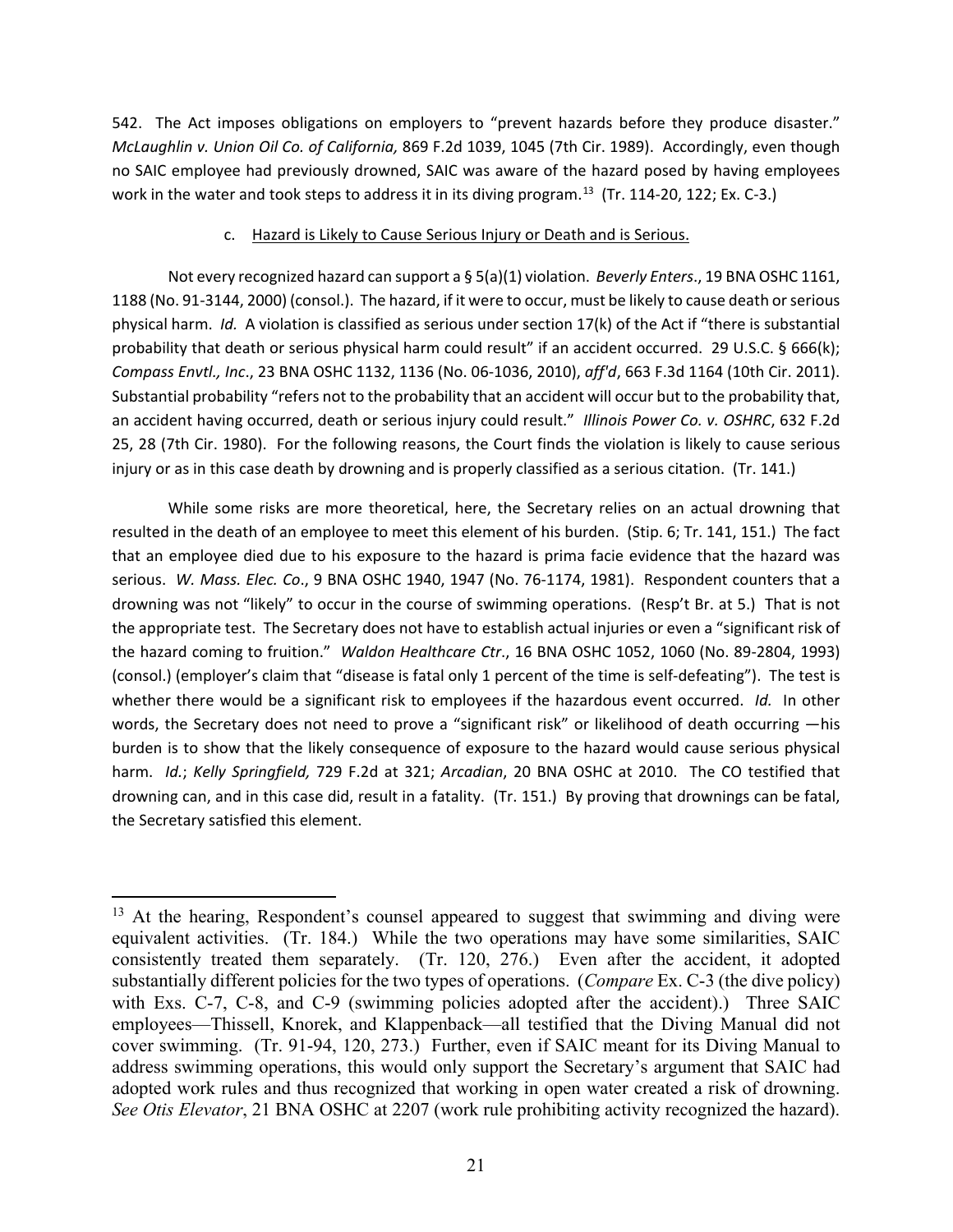#### d. Feasible and Effective Means of Abatement.

The Secretary must specify an abatement method that: (a) is capable of being implemented (i.e., is feasible), and (b) will significantly reduce the hazard (i.e., is effective). *Arcadian*, 20 BNA OSHC at 2011. The Secretary is not required to show the proposed abatement would eliminate the hazard completely. *Acme Energy Servs.*, 23 BNA OSHC 2121, 2127 (No. 10-0108, 2011). The Secretary contends that SAIC could feasibly and significantly reduce the hazard of drowning by requiring that: "[w]hen a single swimmer is deployed a dedicated person must maintain contact with the swimmer at all time." (Ex. C-2 at 7.)

As to the feasibility of the abatement, SAIC implemented the Secretary's proposed abatement, along with several other procedures, within a month of the accident. (Tr. 40-41, 95-97; Exs. C-7 at 3, C-8, C-9 at 3.1 ("The lead swimmer and the safety swimmer are to remain in continuous voice communication during the swim"), C-10.) In addition, prior to the accident, the company already had similar procedures in place for its diving operations. (Tr. 116, 133-34; Ex. C-3 at 7, 33.) Thus, it was feasible to have such abatement. *See SeaWorld*, 748 F.3d at 1215 (finding abatement feasible when the company had already implemented it in connection with certain operations and the Secretary was seeking to require it in another situation).

As to the abatement's effectiveness, Knorek explained that the new procedures require continuous contact with the swimmer. (Tr. 134.) Barron, the Deputy Head of the Navy's Science and Technology Department, testified that the procedures adopted by SAIC are intended to provide a safer environment for SAIC's employees. (Tr. 45.) And Thissell described how the new procedures allow a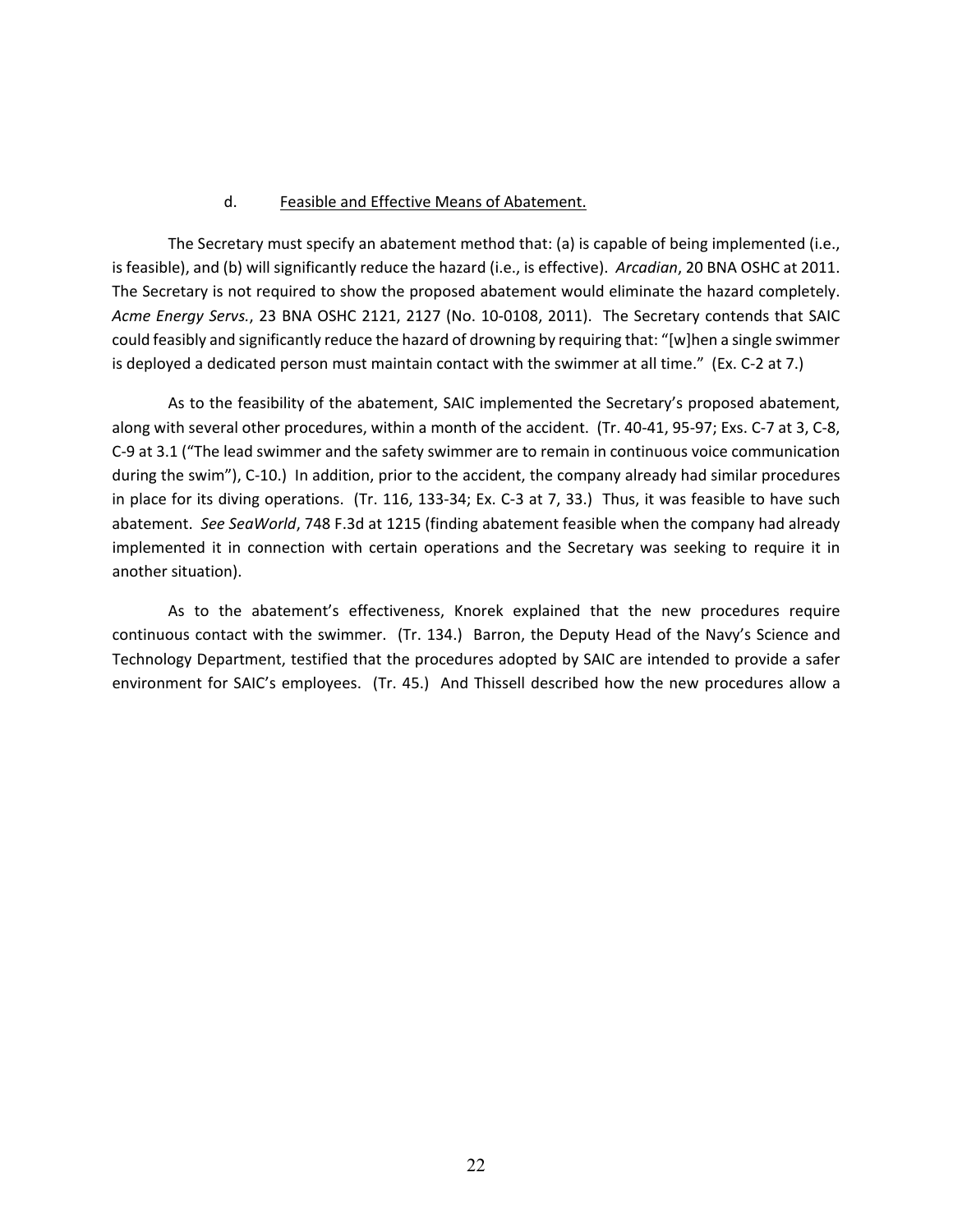swimmer to alert another team member if there are any problems. (Tr. 97, 100.) The Court finds that the Secretary set forth a feasible and effective means of abatement.<sup>[14](#page-22-0)</sup>

At the hearing, SAIC appeared to insinuate that as a subcontractor it was not free to adopt its own policy for swimming operations. (Tr. 53-54.) This position is not tenable. Barron testified SAIC could have adopted policies along the lines of what is set forth in Exhibit C-7 (Standard Operating Procedure for Swimmer Operations) prior to the accident. (Tr. 44, 47, 60-61, 181-83.) One of SAIC's supervisors, Scott Klappenback, testified that the company previously consulted with the Navy about swimmer equipment, padding, and shin guards. (Tr. 283.) Likewise, Thissell was aware that he could make safety suggestions. (Tr. 226.) There was a system in place to resolve any issues with policies or procedures SAIC wished to implement. (Tr. 226, 283-85.) In fact, after the accident, SAIC and the Navy worked together to develop new safety procedures. (Tr. 123.) Further, SAIC already had implemented its own policy for diver safety. (Ex. C-3, 92.) The Navy neither authored nor dictated SAIC diver safety policies and procedures. *Id.* By its own terms, the Diving Manual could be followed at all SAIC sites, even those without a connection to its Navy partner. (Ex. C-3 at 3 ("Document Transmittal and Acknowledgement Record").) Although the Diving Manual has a specific section concerning diving at government facilities or property, nothing in it suggests any limitation on SAIC having its own policies to govern the safety of its own workers. (Ex. C-3 at § 10-7; Tr. 181-83.) What is more, the contract between the Navy and SAIC specified SAIC was the entity responsible for the workplace safety of its own employees. (Tr. 182-83.) In any event, even if that were not the case, under long standing Commission precedent, SAIC cannot delegate or contract away its duty

<span id="page-22-0"></span> $14$  The Court notes that there is some theoretical overlap between the Secretary's burden of proving a feasible means of abatement and the affirmative defense of infeasibility (which employers typically raise in the context of violations of specific standards). SAIC did not raise infeasibility in its Answer, or in response to the Court's direct inquiry as to what affirmative defenses it was pursuing. (Tr. 9-10.) Commission Rule 34(b)(3) provides that the "answer shall include all affirmative defenses being asserted." 29 C.F.R. § 2200.34(b)(3). Further, this rule cautions litigants that "[t]he failure to raise an affirmative defense in the answer may result in the party being prohibited from raising the defense at a later stage in the proceeding." 29 C.F.R. § 2200.34(b)(4). Although the Secretary did not object to SAIC offering evidence on feasibility, this is not sufficient to find implied consent to try the issue because such evidence also related to the pled issue of a feasible means of abatement. *See McWilliams Forge. Co., Inc.,* 11 BNA OSHC 2128, 2130 (No. 80-5868, 1984) ("consent is not implied by a party's failure to object to evidence that is relevant to both pleaded and unpleaded issue"); *Consol. Data Terminals v. Applied Digital Data Sys., Inc.,* 708 F.2d 385, 396-7 (9th Cir. 1983). In any event, the Court finds that SAIC failed to show that it was not feasible to adopt the method of abatement set forth in the Citation. *See Seibel Modern Mfg. & Welding Corp.*, 15 BNA OSHC 1218, 1226 (No. 88-821, 1991); *Brock v. Dun-Par Engineered Form Co*., 843 F.2d ll35, 1138-1139 (8th Cir. l988) (the employer, not the Secretary, bears burden of proof of both prongs of the infeasibility test). As discussed above, SAIC could have adopted a rule to have a dedicated person maintain contact at all times when there was only a single swimmer. (Tr. 97; Ex. C-7.) Further, because SAIC did not adopt any safety policies governing its swimming operations, it failed to show that it employed alternative means of protection, or that there were no feasible alternatives. *See Dun-Par,* 843 F.2d at 1129. (Tr. 42-43, 78, 91, 93-94, 117-20, 125, 144, 152, 273.)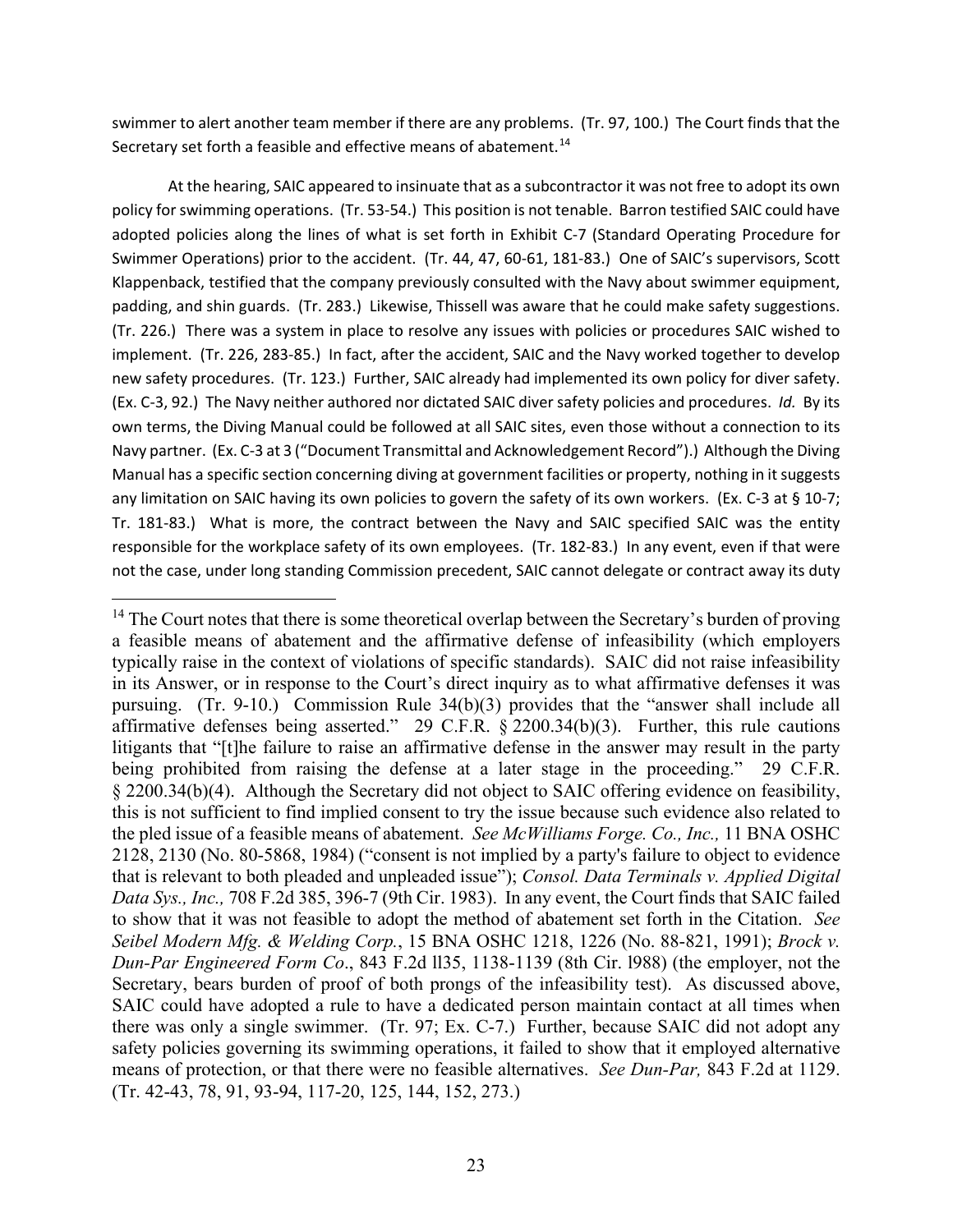to comply with the Act.[15](#page-23-0) *See e.g., IRA Holliday Logging Co., Inc.,* 1 BNA OSHC 1200 (No. 273, 1973) ("To hold that [r]espondent could delegate or contract away this duty which is clearly enjoined upon it would nullify the effectiveness of the particular safety standard and defeat the manifest legislative intent of the Act"); *Brock v. City Oil Well Serv., Co.*, 795 F.2d 507, 512 (5th Cir. 1986) (rejecting employer's attempt to point "a finger" at the operator because "an employer may not contract out of its statutory responsibilities under the OSH Act").

# e. Knowledge.

To prove a violation, the Secretary must also establish actual or constructive knowledge of the hazardous condition constituting a violation. *Burford's Trees,* 22 BNA OSHC at 1950. When an employee has delegated authority over other employees, even if it is only temporary, his or her knowledge can be imputed to the employer. *Access Equip. Sys., Inc.*, 18 BNA OSHC 1718, 1726 (No. 95-1449, 1999); *Pride Oil Well Serv.*, 15 BNA OSHC 1809, 1814-15 (No. 87-692, 1992).

# (i) Actual Knowledge.

At least three SAIC supervisors (Knorek, Thissell, and Williamson) were aware that the Mark VI Sea Lion Program involved having employees go beneath the surface of the water in an attempt to evade detection by the sea lions. (Tr. 65, 82-84, 113.) Three SAIC supervisors (Thissell, Knorek and Klappenback) all testified that the Diving Manual did not cover swimming. (Tr. 91-94, 120, 273). Thus, SAIC knew that its employees swam in open water without any SAIC policy covering swimming while conducting animal training operations. Thissell was specifically aware that there would be open water swimming on the night of April 28, 2014. (Tr. 227-28.) As discussed above, Knorek admitted that anytime a person is in the water, there was a risk for drowning, even if the person is an experienced swimmer. (Tr. 122, 141, 151.) The

<span id="page-23-0"></span><sup>&</sup>lt;sup>15</sup> The Court notes that the record lacks sufficient evidence to support the multi-employer worksite defense. *See Grossman Steel & Alum. Corp*., 4 BNA OSHC 1185, 1190 (No. 12775, 1976) (employer bears the burden of establishing multi-employer defense). To establish the multiemployer worksite defense, the employer must prove, by a preponderance of the evidence, that it: (1) did not create the violative condition; (2) did not control the violative condition; and (3) (a) made reasonable alternative efforts to protect its employees from the violative condition; or (b) did not have, and with the exercise of reasonable diligence could not have had, notice that the violative condition was hazardous. *Capform Inc*., 13 BNA OSHC 2219, 2222 (No. 84-556, 1989), *aff'd*, 901 F.2d 1112 (5th Cir. 1990). SAIC does not assert that its worksite involved multiple employers or that it lacked sufficient control over the worksite. *See Union Boiler Co*., 11 BNA OSHC 1241, 1246 (No. 79-232, 1983) (defense requires showing that the employer did not possess the expertise, personal or means to correct the hazard). Further, SAIC did not establish that it made reasonable alternative efforts to protect its employees from the hazard of drowning during swimming operations as it had not adopted any safety policy covering these operations. (Tr. 42- 43, 78, 91, 93-94, 117-20, 125, 144, 152, 273.) *See Rockwell Int'l Corp*., 17 BNA OSHC 1801, 1808 (No. 93-45, 1996) (defense fails when employer did not do everything reasonable to protect its employees). And, even if that were not the case, the Court finds that the hazard was open and obvious and could have been discovered through the exercise of reasonable diligence. *Capform*, 13 BNA OSHC at 2222.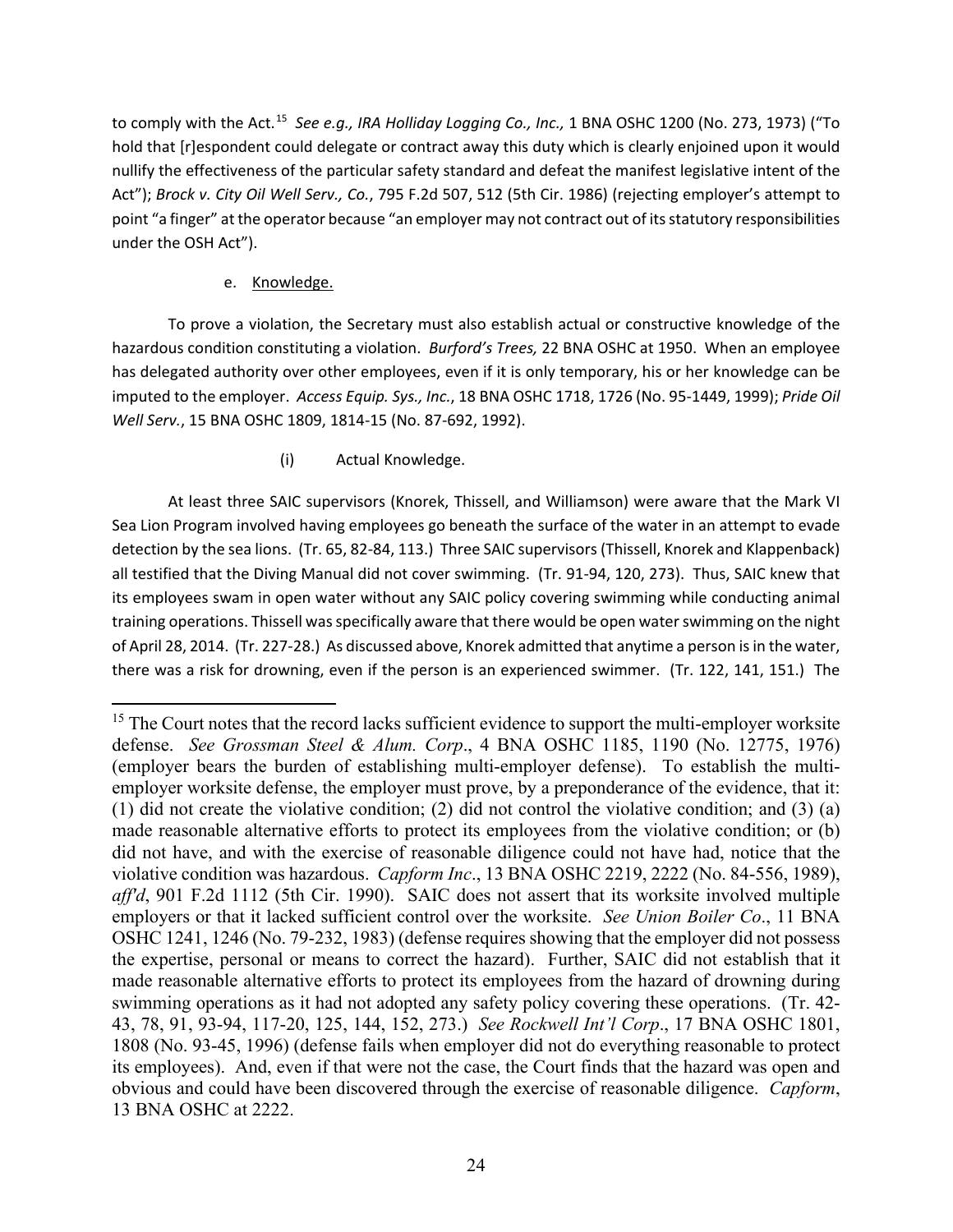knowledge of these supervisors is imputable to SAIC. *See Access Equip.*, 18 BNA OSHC at 1726 (supervisor's knowledge is imputable to employer). The Secretary has established that SAIC had actual knowledge that open water swimming was occurring and that there was a risk for drowning.

(ii) Constructive knowledge.

The Secretary also can establish knowledge by showing that an employer could have discovered the hazardous condition through the exercise of reasonable diligence. *Pride Oil*, 15 BNA OSHC at 1814- 15. An employer's duty to exercise reasonable diligence includes the obligation to anticipate hazards and develop and implement work rules that are sufficient to prevent their occurrence in the workplace. *Id*. Thus, the Secretary may prove constructive knowledge by showing that the employer failed to establish an adequate program to promote compliance with safety standards. *PSP Monotech Indus.*, 22 BNA OSHC 1303, 1306 (No. 06-1201, 2008), *citing New York State Elec. & Gas. Corp. (NYSEG) v. Sec'y of Labor*, 88 F.3d 103, 106 (2nd Cir. 1996). In determining whether a safety program is adequate, the Court considers whether the employer "has established workrules designed to prevent the hazards from occurring, has adequately communicated the workrules to the employees, has taken steps to discover noncompliance with the rules, and has effectively enforced the rules in the event of noncompliance." *Inland Steel Co*., 12 BNA OSHC 1968, 1976 (No. 79-3286, 1986).

Thissell, the onsite supervisor, knew that there were hazardous conditions which SAIC's swimmers were exposed to when conducting swimming operations as part of the Mark VI Sea Lion Program. Prior to the accident, Thissell swam on numerous occasions in the area around Seaplane Ramp 10 and knew that the water was about 20 feet deep. (Tr. 77, 85.) He also knew that swimmers wore weight belts and that SAIC did not provide any guidelines as to how much weight employees should put on the weight belt during swimming operations. (Tr. 78.) On the night of the accident, Thissell, consistent with company practices, did not give any instructions to the decedent as to what maneuvers he should use to evade detection by the sea lions. (Tr. 78-79.) Thissell was relying solely on the swimmer's ability to signal him when he was in distress. Thissell knew that swimmers went underwater to challenge the sea lions and that they were required to hold their breath while holding onto a piling or rock. (Tr. 79-84.) In fact, Thissell himself had done this previously. (Tr. 79, 82.) The rocks and pilings also presented a collision risk. (Tr. 172, 179.) In addition, Thissell was aware that there was limited visibility under the water around Seaplane Ramp 10 at night. (Tr. 76, 86-87.) Although swimmers had flashlights, SAIC instructed them not to turn them on in order to train the sea lions to detect persons swimming at night in the dark. (Tr. 89- 90, 227.) Besides the low visibility, the nature of the open water conditions created unpredictable currents that presented risks to employees. [16](#page-24-0) (Tr. 46, 76, 86.)

The hazards associated with swimming operations were open and obvious, and capable of being discovered had SAIC been reasonably diligent as required. *See Schuler-Haas Elec. Corp.*, 21 BNA OSHC

<span id="page-24-0"></span><sup>&</sup>lt;sup>16</sup> SAIC also noted these risks in its Standard Operating Procedure for Swimmer Operations. (Ex. C-7 at 3.) Although SAIC adopted this procedure after the accident, there was no indication that anything in the conditions had changed after the accident. *Id.* Thus, this SAIC policy supports the testimony regarding the hazards at the worksite.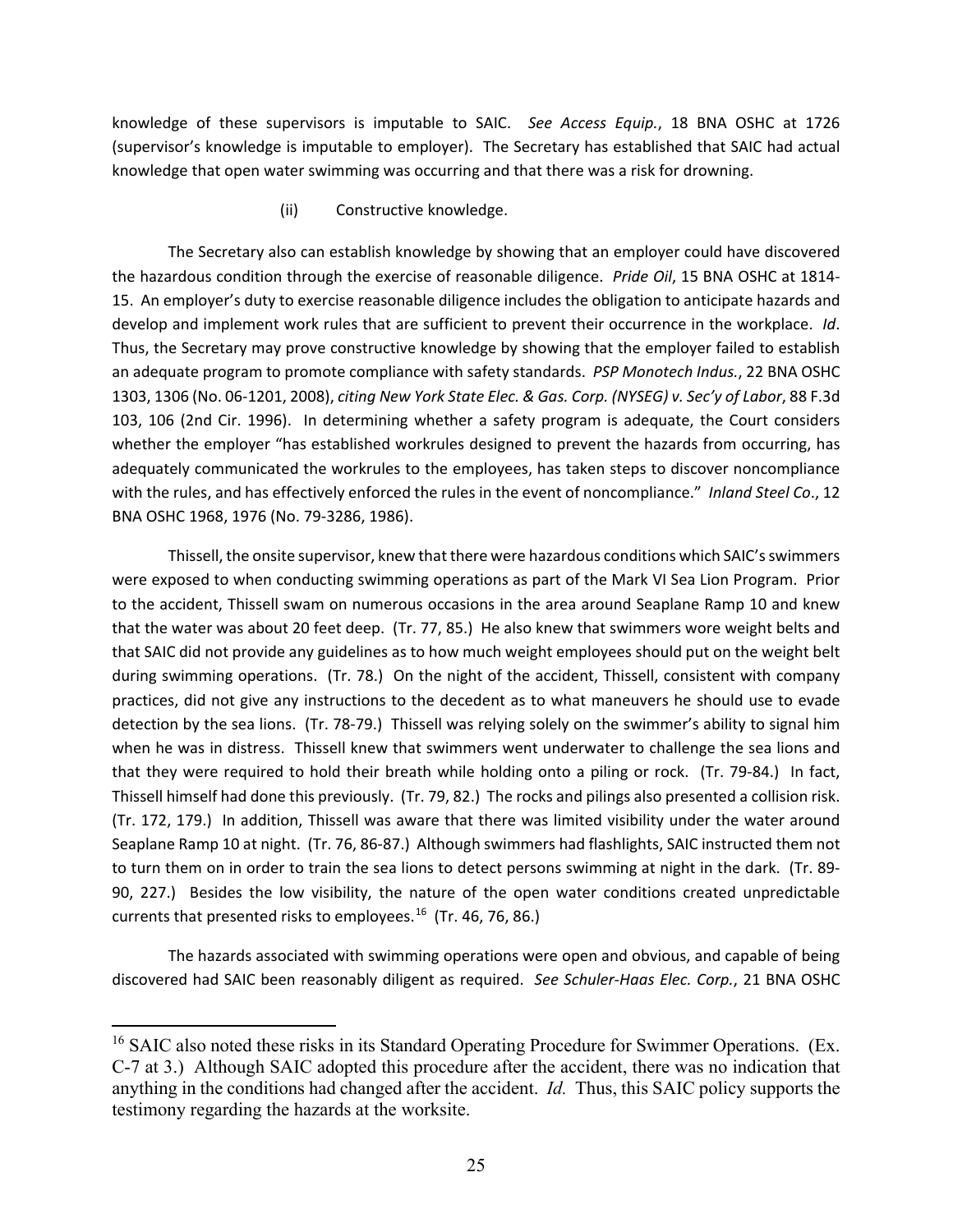1489, 1493 (No. 03-0322, 2006) (finding constructive knowledge when an employer failed to determine conditions on a second floor despite the company's knowledge that conditions were similar known hazards on another floor). Indeed, SAIC identified similar hazards swimmers faced in connection with its diving operations. (Ex. C-3.) In addition, it was able to identify and specify multiple hazards associated with its swimming operations after the accident. (Exs. C-7, C-10.)

Despite recognizing these hazards, SAIC never adopted any policies related to avoiding drownings during swimming operations. (Tr. 42-43, 78, 91, 93-94, 117-20, 125, 144, 152.) There were no documents or standard operating procedures outlining what the swimming operation crews were supposed to discuss before they went out on the water or even how employees were to conduct the operations. (Tr. 80-81, 91, 119-20, 125-27.) There were no dedicated spotters and SAIC did not provide any training with regard to watching swimmers during operations. (Tr. 78, 91, 116-17.) SAIC did not train employees as to how long a swimmer should be underwater or provide guidelines on how much weight should be on the weight belt during swimming operations. (Tr. 78, 91, 112.) Nor did SAIC discuss hazards that might exist in the area where operations took place, such as pilings or riprap. (Tr. 172, 179, 225, 230.) It never told its employees that swimming in the area of the accident could be hazardous. (Tr. 120, 225, 230.) SAIC's failure to implement an adequate safety program for its swimming operations is sufficient to meet the Secretary's burden of proving constructive knowledge. *See Pride Oil*, 15 BNA OSHC at 1814-15 (failing to formulate and implement adequate work rules and training programs was indicative of a lack of reasonable diligence).

SAIC does not allege that Thissell, or any other supervisor, engaged in misconduct. Indeed, the company did not even have a policy covering swimming operations, so employees were not violating any policy on the night of April 28, 2014. (Tr. 42-43; 91.) *Cf. ComTran*, 722 F.3d at 1317 (declining to find knowledge when a supervisor engaged in misconduct but noting that the Secretary can show constructive knowledge if there was a failure to implement an adequate safety program); *Mountain States Tel. & Telegraph Co. v. OSHRC,* 623 F. 2d 155, 157-58 (10th Cir. 1980) (supervisory employee engaged in misconduct by violating company's safety policy); *Ocean Elec. Corp. v. Sec'y of Labor*, 594 F.2d 396 (4th Cir. 1979) (same); *W.G. Yates Constr. Co. Inc. v. OSHRC*, 459 F.3d 604 (5th Cir. 2006) (same). Therefore, the fact that operations took place without a dedicated person maintaining contact with the swimmer at all times was foreseeable because SAIC failed to establish an adequate safety program. *NYSEG*, 88 F.3d at 105-06; *Pride Oil*, 15 BNA OSHC at 1814; *Brennan v. OSHRC,* 511 F.2d 1139, 1143 n.5 (9th Cir. 1975) (noting that proof of a failure to provide safety instructions establishes an employer's knowledge of its own acts of omission).

SAIC argues that it should not be charged with knowledge because it had no prior drownings. (Resp't Br. 4, 10.) The Court rejects this argument. While prior history is a factor to consider in connection with penalties, an accident is not a prerequisite for a violation of the general duty clause to be found. *Titanium Metals*, 579 F.2d at 542. SAIC knew that operations taking place in San Diego Bay created a risk for drowning and that the conditions around Seaplane Ramp 10 included obstacles and significant water depths. (Tr. 46, 122; Ex. C-3.) The dangers associated with the location where the swimmers worked were open and obvious and a supervisor was aware that any work in water created a risk of drowning. (Tr. 122.) SAIC may not have anticipated the exact sequence of events that led to the employee's death,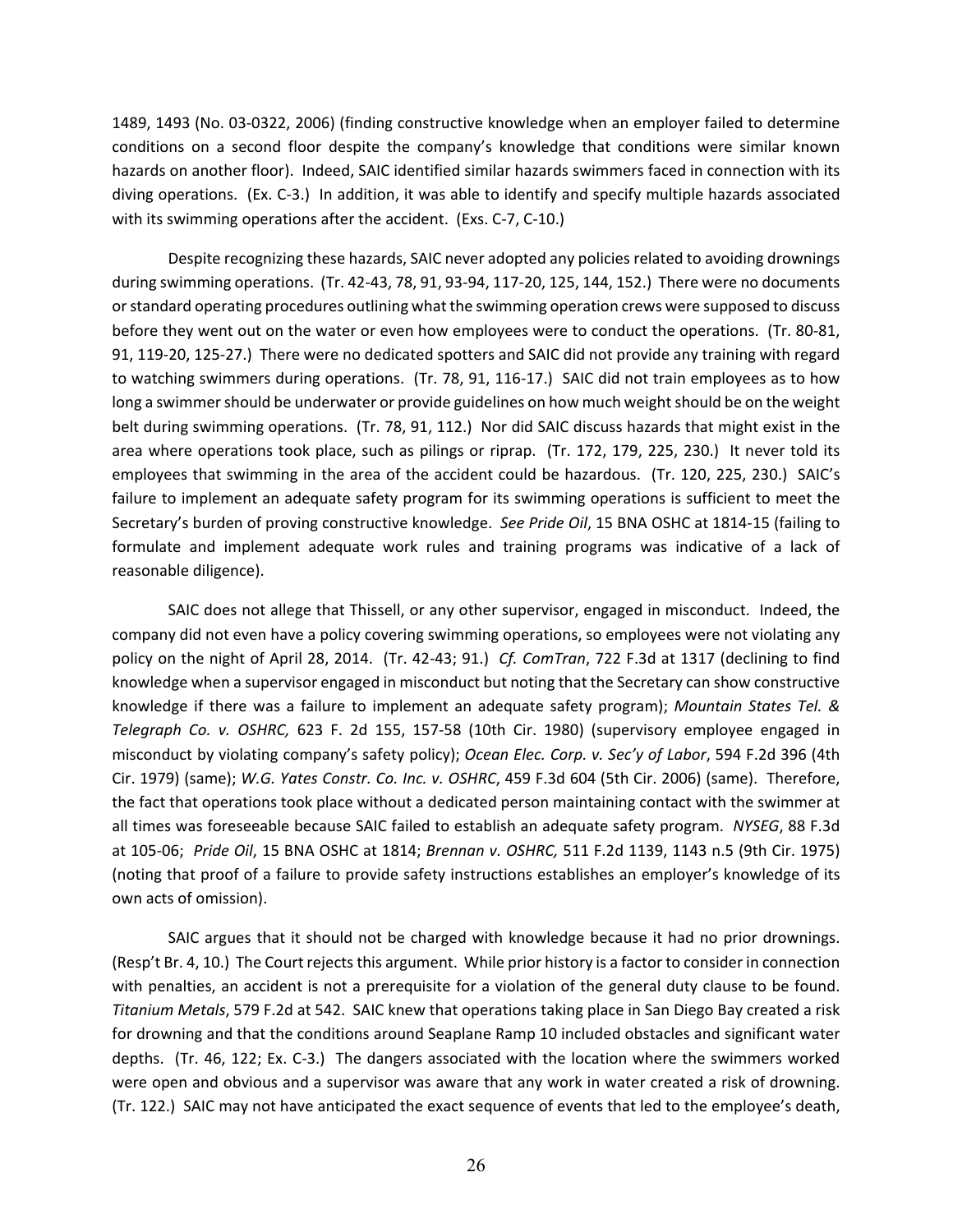but it was aware of potential dangers associated with its operations. *See Pressure Concrete Constr. Co.*, 15 BNA OSHC 2011, 2017 (No. 90-2668, 1992) (precise circumstances of incident might not have been foreseen but the company knew generally about the risk of flooding).

Further, as noted above, the purpose of the Act is to prevent the first accident. "There is no 'one explosion rule' in [the Act] comparable to the fabled 'one bite' rule of tort liability for injury inflicted by a house pet." *Union Oil,* 869 F.2d at 1045. The Act does not permit SAIC to allow a known hazard to persist without implementing any abatement. *Id.* (finding that even though no accidents related to the hazard had occurred before, it is unreasonable for the employer to believe that its operations were "immune to the peril").

# f. Penalty.

The Court, as the final arbiter of penalties, must give due consideration to the gravity of the violation, and to the employer's size, history, and good faith. *J.A. Jones Constr. Co*., 15 BNA OSHC 2201, 2213-14 (No. 87-2059, 1993); 29 U.S.C. § 666(j). These factors are not necessarily accorded equal weight, and gravity is generally the most important factor. *Trinity Indus., Inc*., 15 BNA OSHC 1481, 1483 (No. 88- 2691, 1992). The gravity of a violation depends upon such matters as the number of employees exposed, the duration of exposure, precautions taken against injury, and the likelihood that an injury would result. *J.A. Jones*, 15 BNA OSHC at 2213-14.

With respect to the gravity of the violation, as discussed above, the hazard was likely to cause death or serious injury. (Tr. 141.) Indeed, the hazard resulted in a death on April 28, 2014. *Id.* SAIC regularly exposed its employees to the hazard, as swimming operations occurred one to two times per week. (Tr. 143, 151.) Further, the likelihood of injury is increased by SAIC's failure to have a safety and health policy for swimming operations. (Tr. 143-44.) The lack of a policy also militates against awarding much credit for good faith. *See Ed Taylor Constr. Co.,* 15 BNA OSHC 1711, 1717 (No. 88-2463, 1992) (noting company-wide safety program but concluding that the factor weighed against the employer because it had not been implemented well at one worksite). As to size, SAIC is a large employer with over 250 employees and does not warrant a reduction in the penalty amount. (Tr. 143.) *See George Campbell Painting Corp*., 18 BNA OSHC 1929, 1935 (No. 94-3121, 1999) (no penalty reduction based on size for a "substantial company" with between 200 and 250 employees). Finally, with respect to history, according to the CO, SAIC has been inspected before and has not received any willful, repeat, or "high gravity serious" violations. (Tr. 144.) The Court finds that this history does not warrant an increase in the penalty amount. Having taken into consideration, the gravity of the violation, SAIC's size, history, and level of good faith, the Court finds that the proposed penalty of \$5,000 is appropriate.

# **V. Citation 1, Item 2 – Drowning Hazards Around Pens and Accessing Boats.**

In this Item, the Secretary alleges that SAIC failed to furnish a place of employment free from the recognized hazard of drowning when employees worked on or near "waters edge surfaces" in San Diego Bay. (Ex. C-2 at 7.) Specifically, "animal trainers engaged in training captive sea lions were exposed to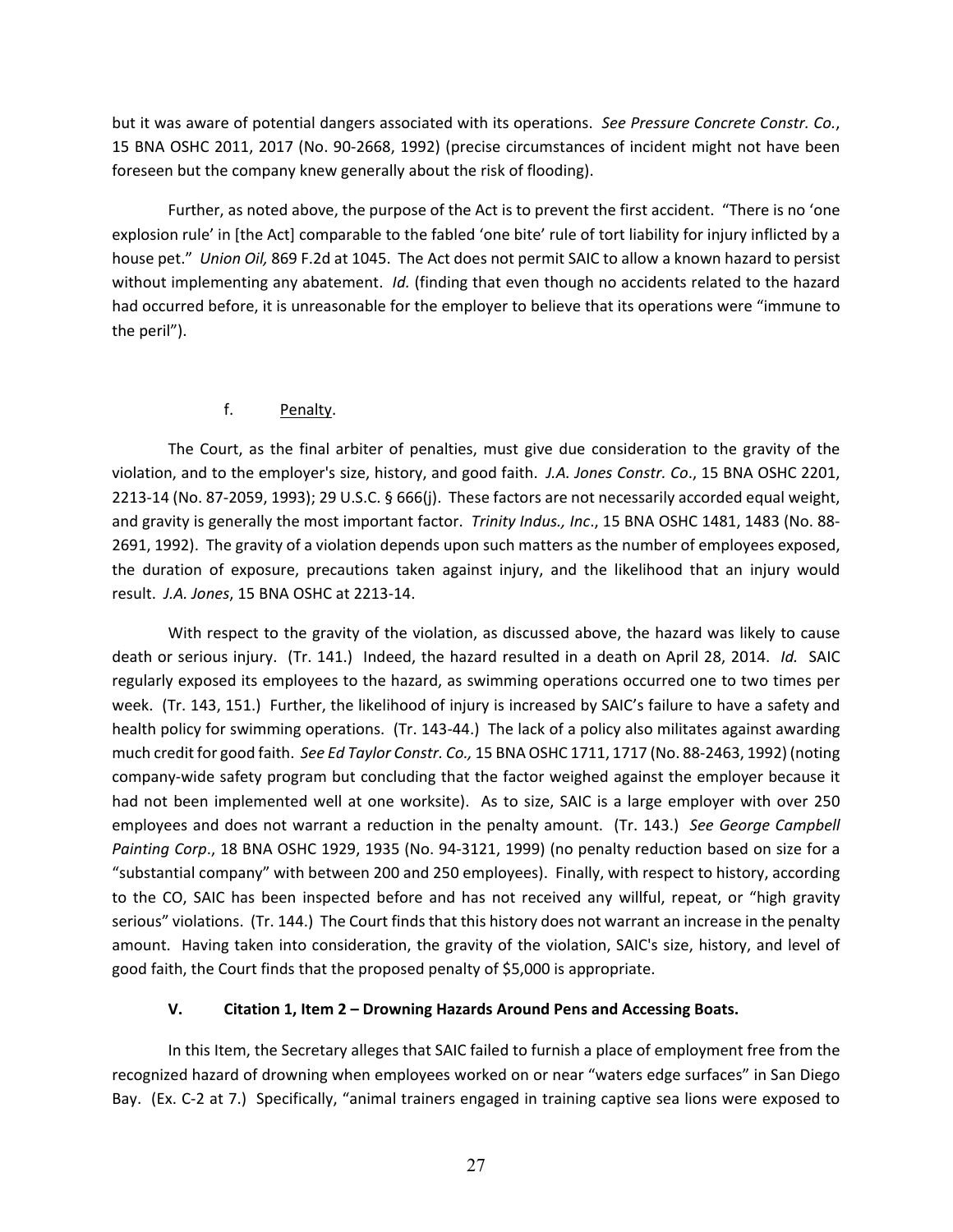drowning hazards when falling into the water." *Id.* The Secretary contends that a feasible and effective way to address the hazard would be to: (1) provide life rings to all working edge platforms; (2) provide fixed rescue ladders for working edge platforms; and (3) have fixed rescue ladders on its boats. *Id.* According to the Secretary, these failures exposed employees to the hazard of drowning. (Sec'y Br. at 21.)

As discussed above, in order to meet his burden of proof for a  $\S$  5(a)(1) violation, the Secretary must show that: (1) the condition or activity in the workplace presented a hazard; (2) the employer or its industry recognized the hazard; (3) the hazard was likely to cause death or serious physical harm; and (4) there is a feasible and effective way to eliminate or materially reduce the hazard (abatement). *Arcadian*, 20 BNA OSHC at 2007-8. For the reasons set forth below, the Court finds that Secretary failed to meet his burden.

# a. Hazard.

The hazard cited by the Secretary in connection with Item 2 is the same as with Item 1—drowning. (Tr. 146.) The primary distinction between the two Citation items is that Item 1 involves work conducted while employees were swimming in the water and Item 2 focuses on work conducted along floating platforms above the water or from the Sea Ark Boat where employees can accidentally fall into the water. (Ex. C-2.) The floating platforms were sometimes wet and slippery, and, occasionally, employees had fallen into the water while working from them. (Tr. 128-29, 146, 148, 166.) With respect to the Sea Ark Boats, there was no evidence of SAIC employees falling into the water from them, but Barron testified about past water rescues necessitated by boaters ending up in the water accidentally. (Tr. 39.) In addition, SAIC's Dive Safety Officer, Knorek, acknowledged that most people who work around the water will fall in at some point. (Tr. 128.) Because of this likelihood, and the fact that anytime a person is in the water, there is a risk of drowning, the Court finds that the Secretary established that there was a hazard at the worksite. (Tr. 45-46, 122.) *Cf. United Geophysical Corp*., 9 BNA OSHC 2117 (No. 78-6265, 1981) (discussing the hazard of drowning).

# b. Employer Recognition of the Hazard.

Consistent with the Court's findings in connection with Item 1, SAIC recognized that the hazard of drowning was present even when employees were not engaged in swimming or diving operations. Knorek was aware that most people who work around the water fall in at some point, and whenever this occurs, there is a risk of drowning. (Tr. 122, 128-29, 141.) "[A]ctual knowledge of a hazard is sufficient to prove that the hazard was recognized." *Magma Copper*, 608 F.2d at 376 (internal quotations omitted). SAIC's lack of prior drownings, does not preclude a finding of hazard recognition. *See Signode*, 4 BNA OSHC at 1079. SAIC adopted rules to address the hazard in connection with its diving operations but had no discernable policies or practices in place as it relates to the type of activities identified in Item 2 that was open and obvious. (Ex. C-3.) *Ted Wilkerson,* 9 BNA OSHC at 2016 (work rule shows employer recognition); *Kelly Springfield,* 729 F.2d at 321 (subjective belief that there was a hazard is not required). The Court finds SAIC recognized the hazard of drowning.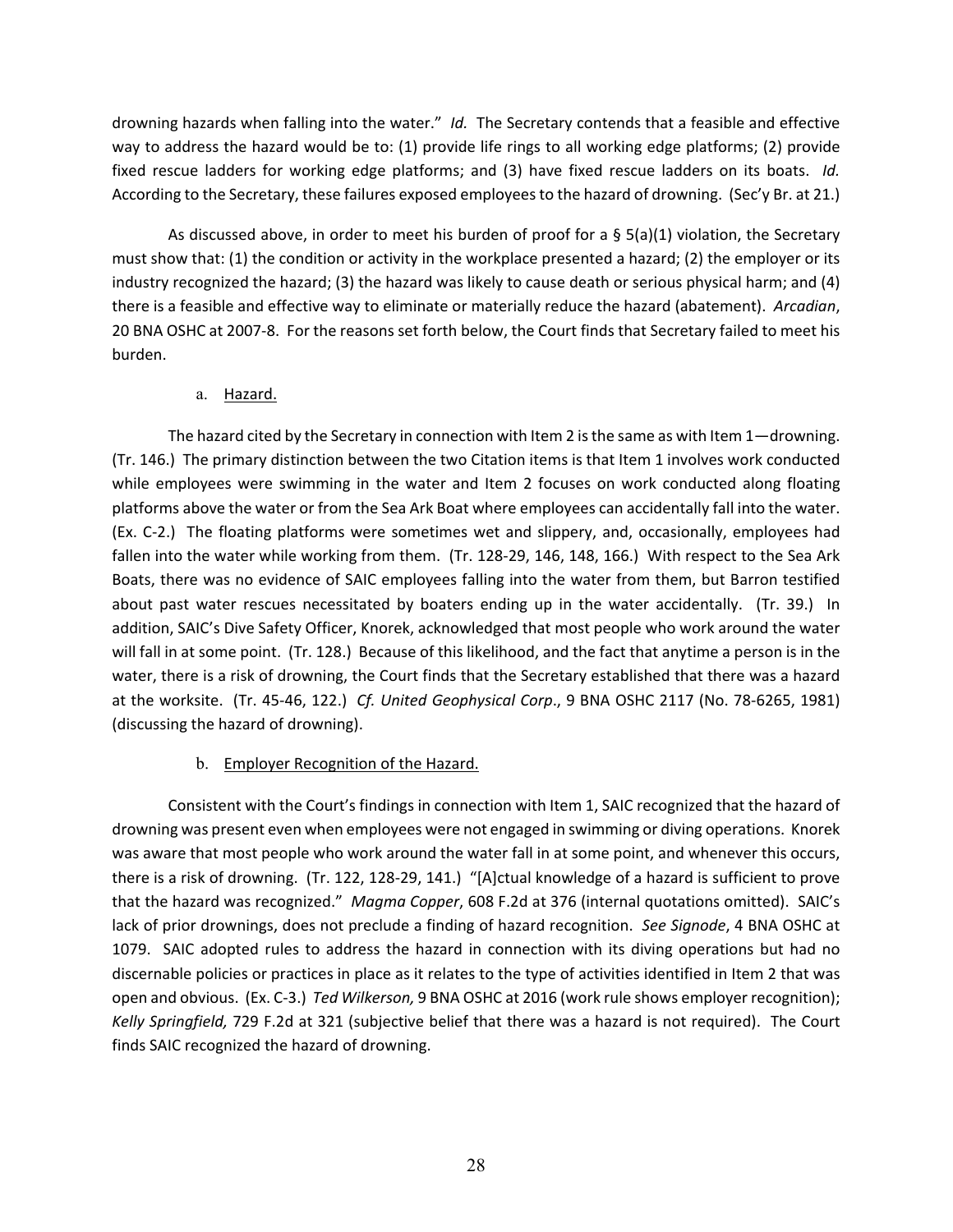#### c. Hazard is Likely to Cause Serious Injury or Death.

To show that a hazard is likely to cause death or serious physical harm, the Secretary does not have to show an actual injury or even that one is likely to occur. *The Duriron Co., Inc.,* 11 BNA OSHC 1405, 1407 (No. 77-2847, 1983); *Waldon,* 16 BNA OSHC at 1060. Rather, the test is, if an accident occurred, could it result in death or serious physical harm. *Id.* According to the Secretary, if an employee fell into the water from the floating platforms or the Sea Ark Boat, they could drown if they were unable to get out of the water. (Sec'y Br. 23-24.) The Secretary's position is supported by Barron, who testified that anytime a person is in the water, even if it was a pool, there is a risk of drowning. (Tr. 46.) As the incident on April 28, 2014 shows, drownings can be fatal. (Tr. 141.) Accordingly, the Secretary met his burden of showing that the hazard is likely to cause death or serious physical harm.

#### d. Feasible and Effective Means of Abatement.

The Secretary must also show a feasible means to materially reduce the hazard. *Arcadian*, 20 BNA OSHC at 2011. The Secretary is not required to show that the proposed abatement would completely eliminate the hazard. *Acme Energy Servs*., 23 BNA OSHC 2121, 2127 (No. 08-0088, 2012), *aff'd*, 542 F. App'x. 356 (5th Cir. 2013); *Morrison-Knudsen Co./Yonkers Contracting Co.*, 16 BNA OSHC 1105, 1122 (No. 88-572, 1993). The Secretary must prove that a reasonably prudent employer would have protected against the hazard in the manner specified in the Secretary's citation. *Fabi Constr. Co. v. Sec'y of Labor,*  508 F.3d 1077, 1081 (D.C. Cir. 2007). "Feasible means of abatement are established if 'conscientious experts, familiar with the industry' would prescribe those means and methods specified in the citation to eliminate or materially reduce the hazard." *Arcadian,* 20 BNA OSHC at 2011, *quoting Nat'l Realty*, 489 F.2d at 1266-67. A method of abatement is feasible under § 5(a)(1) if the Secretary "demonstrate[s] both that the measure[] [is] capable of being put into effect and that [it] would be effective in materially reducing the incidence of the hazard." *Beverly*, 19 BNA OSHC at 1190; *see Champlin Petroleum Co. v. OSHRC,* 593 F.2d 637, 640 (5th Cir. 1979) ("It is the Secretary's burden to show that demonstrably feasible measures would materially reduce the likelihood that such injury as that which resulted from the cited hazard would have occurred."). The Secretary's proposed abatement would be for SAIC to:

- a) Provide US Coast Guard approved life ring buoy with at least 90 feet of line to all water working edge platforms including, but not limit[ed] to Naval Base Point Loma sea lion pens. U.S. Coast Guard approved ring life buoy shall be located on each staging alongside of a floating vessel on which work is being performed.
- b) Provide fixed rescue ladders to all water working edge platforms including but not limited to Naval Base Point Loma sea lion pens and Sea Ark Boat 33. The ladder shall be of sufficient strength and length to assist employees to reach safety in the event they fall into the water.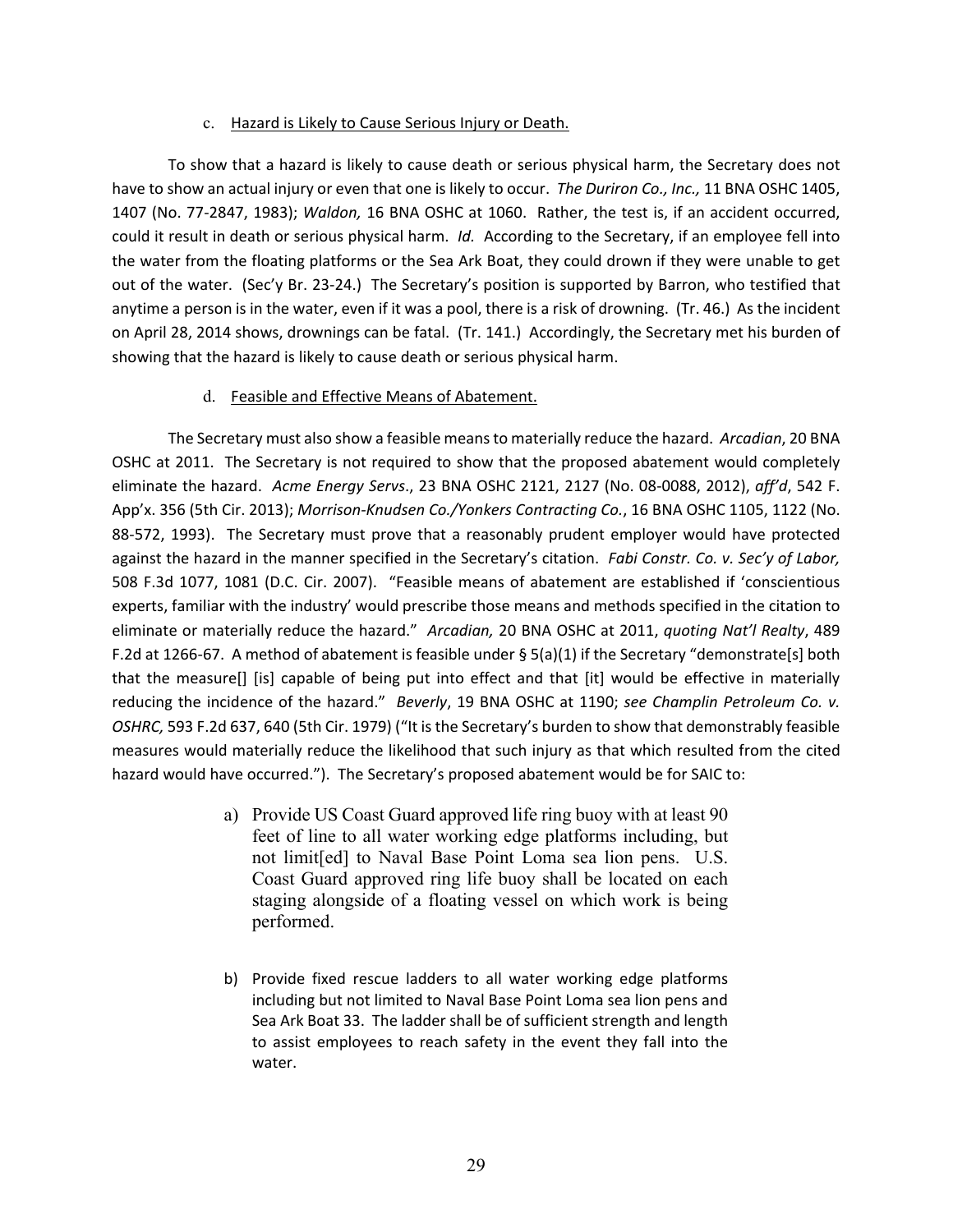(Ex. C-2 at 7.) As discussed below, the Secretary failed to establish how these steps would materially reduce the risk of drowning after falling into the water. The proposed abatement by the Secretary focuses on what should happen once an employee falls into the water. The Secretary does not address abatement methods which could be implemented to prevent employees from falling into the water in the first place. That should be the primary goal of the abatement—keep employees from falling into the water and being subjected to the hazard of drowning. This is analogous to other standards adopted by the Secretary whose goal is to prevent an accident. *See e.g. Brand Energy Solutions LLC*, 25 BNA OSHC 1386, 1389 (2015) (purpose of standard is to prevent trips and falls); *Delek Refining, LTD*., 25 BNA OSHC 1365, 1369 (No. 08- 1386, 2015) (purpose of standard is prevent chemical releases); *E. Smalis Painting Co., Inc*., 22 BNA OSHC 1553 (No. 94-1979, 2009) (purpose of training standard is to prevent accidents); *General Elec. Co.*, 10 BNA OSHC 1144 (No. 76-2879, 1981) ("A primary purpose of the standards in Subpart D of Part 1910 is to prevent falls"). In the Court's opinion the appropriate focus of abatement would be to propose methods that can be used on the floating platforms or the Sea Ark Boat 33 to prevent the employee from falling into the water in the first place. The Secretary's proposed abatement fails to address this very critical element. In addition, for the reasons stated below, even if the employee were to fall into the water, the abatement identified by the Secretary fails to effectively and feasibly prevent the employee from drowning. Accordingly, the Secretary has failed to identify reasonable feasible and effective means of abatement.

# (i) Platform Ring Buoys.

The CO testified if an employee working by the sea lion pens fell in, it could be difficult to swim back to the floating platforms. (Tr. 145.) She said that providing ring buoys would make it "easier" for the employee to get back to the platforms. (Tr. 145, 170.) The Secretary did not explain how ring buoys could materially reduce the hazard when currents in the area move an employee far enough away from the platforms. (Tr. 170.) Indeed, the CO acknowledged that "most likely" employees would fall in right next to the platforms. *Id.* In addition, a buoy cannot be used by a single employee to get out of the water—someone else needs to throw the buoy to the person in the water. (Tr. 168.) There was no evidence SAIC had multiple employees on the platforms such that there would be someone to make use of the buoys; nor does the Secretary's proposed abatement require this.<sup>[17](#page-29-0)</sup> (Ex. C-2 at 7.) While it is possible that a buoy could be of assistance in some circumstance, the Secretary failed to offer anything more than conjecture that the abatement method set forth in the Citation is a feasible and effective means of reducing the hazard. *See Nat'l Realty*, 489 F.2d at 1263 (vacating a citation when the "Secretary neglected to present evidence demonstrating in what manner the company's conduct fell short of the statutory standard.").

(ii) Sea Lion Pen Ladder.

The sea lion pen is a 30 x 30 enclosure in open water with floating platforms on the outside and smaller chain-link pens for individual animals inside of it. (Tr. 104, 131) There is a net on the interior side

<span id="page-29-0"></span><sup>&</sup>lt;sup>17</sup> Further, as noted above, a ring buoy on a platform does nothing to prevent a person from falling into the water.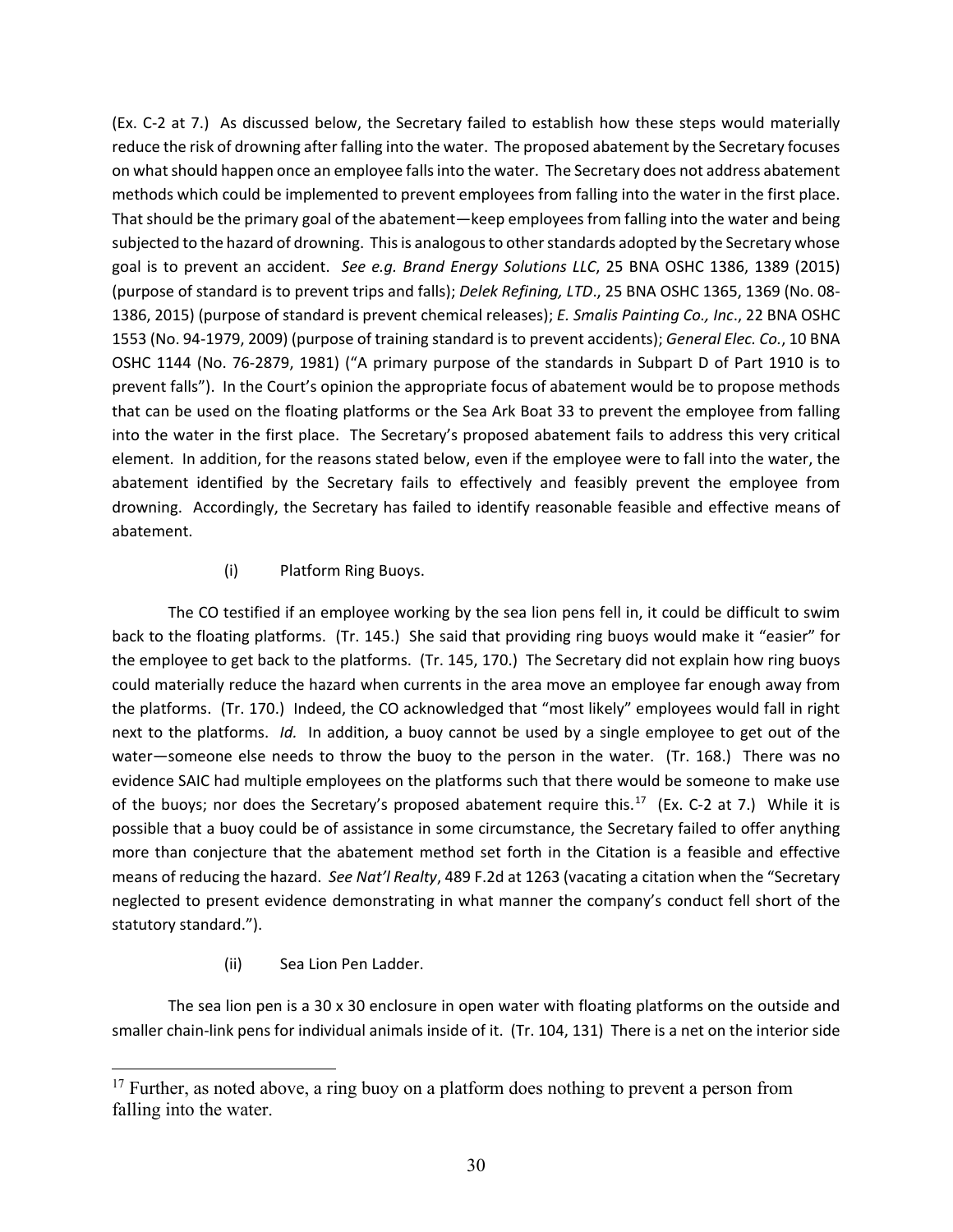of the enclosure attached at the bottom of the pen to prevent the animals from swimming off by going under the platforms. (Tr. 104-5.) The net at the bottom of the pen is four to eight feet below the surface, and the water depth varied between eight to ten feet. (Tr. 105, 132.)

The CO testified that the floating platforms were approximately one foot above the water line. (Tr. 148.) She surmised that it would be easier for people to pull themselves out of the water using a ladder rather than their own strength. *Id.* While SAIC employees were experienced swimmers, according to the CO, it could be difficult to get out of the water if a person was wearing heavy clothing. (Tr. 145- 46.)

The CO's argument only has plausibility if the employee had the good fortune to fall in near a fixed rescue ladder. Otherwise, they would have to make their way through the pen in water logged clothes, which the CO herself described as difficult, rather than pulling themselves up on the nearest platform edge. *Id.* Further, if the person fell off the platform on the outside of the enclosure, a ladder located on the interior side would be of no use. $18$ 

Other than the CO's unsupported assertion that it was the case, the Secretary offered no evidence of how fixed rescue ladders materially reduce the hazard. That it could make exiting the water easier in some circumstance is not sufficient—the Secretary must show that the abatement materially reduces the hazard. *Waldon,* 16 BNA OSHC at 1061. The Secretary failed to present evidence about the use or effectiveness of fixed ladders in connection with any type of open water enclosures or pools. When pressed as to how she determined that a fixed ladder would be a reasonable and feasible means of abatement, the CO indicated that she went on the internet. (Tr. 140, 158-60.) She noted that she looked for "Navy policies," but fails to describe what, if anything, she found. (Tr. 160-61.) There is no evidence as to when she conducted the search, what her specific search terms where, what websites she reviewed, what information she found, or why the Court should consider anything from her search to be reliable evidence. *Id.* While using the internet could aid the Secretary in determining appropriate abatement in the present matter, the Secretary offered no evidence as to what information the CO found, how it supports the proposed abatement, or why it is reliable. *See e.g., Estate of Fuller v. Maxfield & Oberton Holdings, LLC*, 906 F. Supp. 2d 997, 1003-4 (N.D. Cal. 2012) (taking judicial notice of a scientific article found on the internet but refusing to take judicial notice of information on a webpage when the party failed to provide sufficient information as to its reliability); *Gonzales v. Unum Life Ins. Co. of Am.*, 861 F. Supp. 2d 1099, 1104 n.4 (S.D. Cal. 2012) (declining evidence from the website Wikipedia). Therefore, the Court finds that the Secretary failed to meet his burden of proof that a fixed ladder on the platform is a reasonable and effective means of abatement. *See Nat'l Realty*, 489 F.2d at 1263.

(iii) Sea Ark Boat Ladder.

<span id="page-30-0"></span><sup>&</sup>lt;sup>18</sup> The Secretary did not propose the use of portable ladders or that there be ladders on both the interior and exterior sides of the enclosure. (Ex. C-2 at 7.) The court also notes, as referenced above, that while it is possible that a ladder could lessen the time an employee was in the water, it does nothing to prevent an employee from falling into the water in the first place.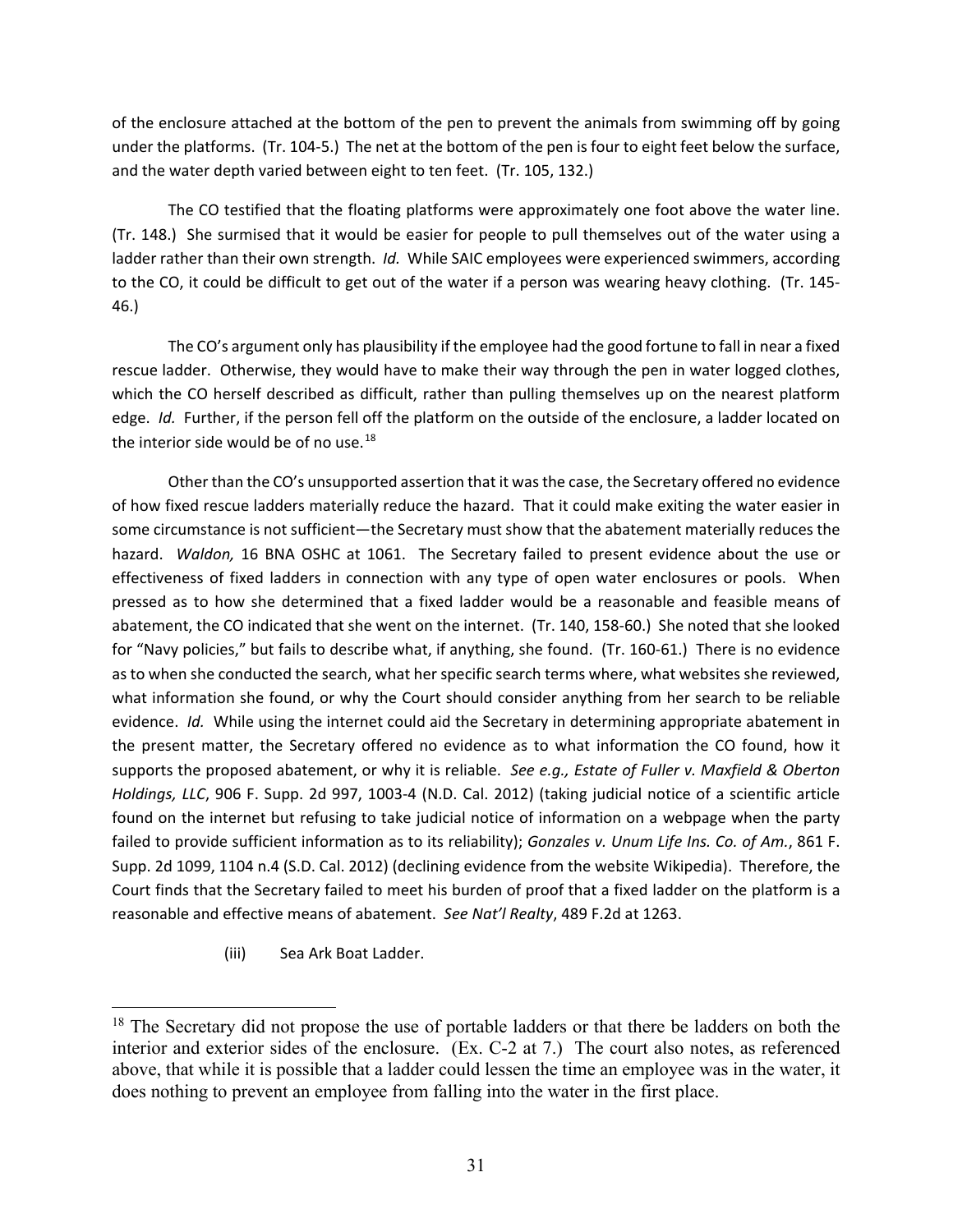Instead of a fixed ladder, the Sea Ark Boat had a small cut out approximately four to eight inches above the water line. (Tr. 102, 149.) The cutout was designed to facilitate a person's egress from the water into the boat. (Tr. 149, 167.) According to the CO, it would be easier for people to pull themselves into the boat after swimming or if they had fallen into the water if they could use a ladder rather than the cut out. (Tr. 149-50.) The Secretary did not identify the distance from the cut out to the top of the boat. (Tr. 167.) Further, the Secretary offered no evidence that a ladder could safely be attached to the Sea Ark Boat or why he believed it would be any easier than using the cutout.<sup>[19](#page-31-0)</sup> *Id.* Thus, the Court finds that the Secretary failed to establish that a fixed ladder on the Sea Ark Boat would materially or effectively reduced the hazard. *See Nat'l Realty,* 489 F.2d at 1268 ("Only by requiring the Secretary, at the hearing, to formulate and defend his own theory of what a cited defendant should have done can the Commission and the courts assure evenhanded enforcement of the general duty clause.").

The Secretary failed to establish that feasible means of abatement identified by 'conscientious experts, familiar with the industry' would prescribe the methods the Secretary identified as means and methods to eliminate or materially reduce the hazard. *Arcadian*, 20 BNA OSHC at 2011, *quoting Nat'l Realty*, 489 F.2d at 1266-67. The abatement proposed by the Secretary is based on faulty conclusions, unsubstantiated testimony of the CSHO based on research from the internet that can neither be identified or verified as applicable or being reliable. For the foregoing reasons, the Court finds the Secretary failed to meet his burden of identifying feasible and effective means of abatements for the hazard. Accordingly, Citation 1, Item 2 is VACATED.

<span id="page-31-0"></span> $19$  As with the Secretary's other proposed methods of abatement, a ladder on the boat would not prevent an employee from being in the water in the first place. It would only aid a swimmer to get back onto the boat. (Tr. 167.)